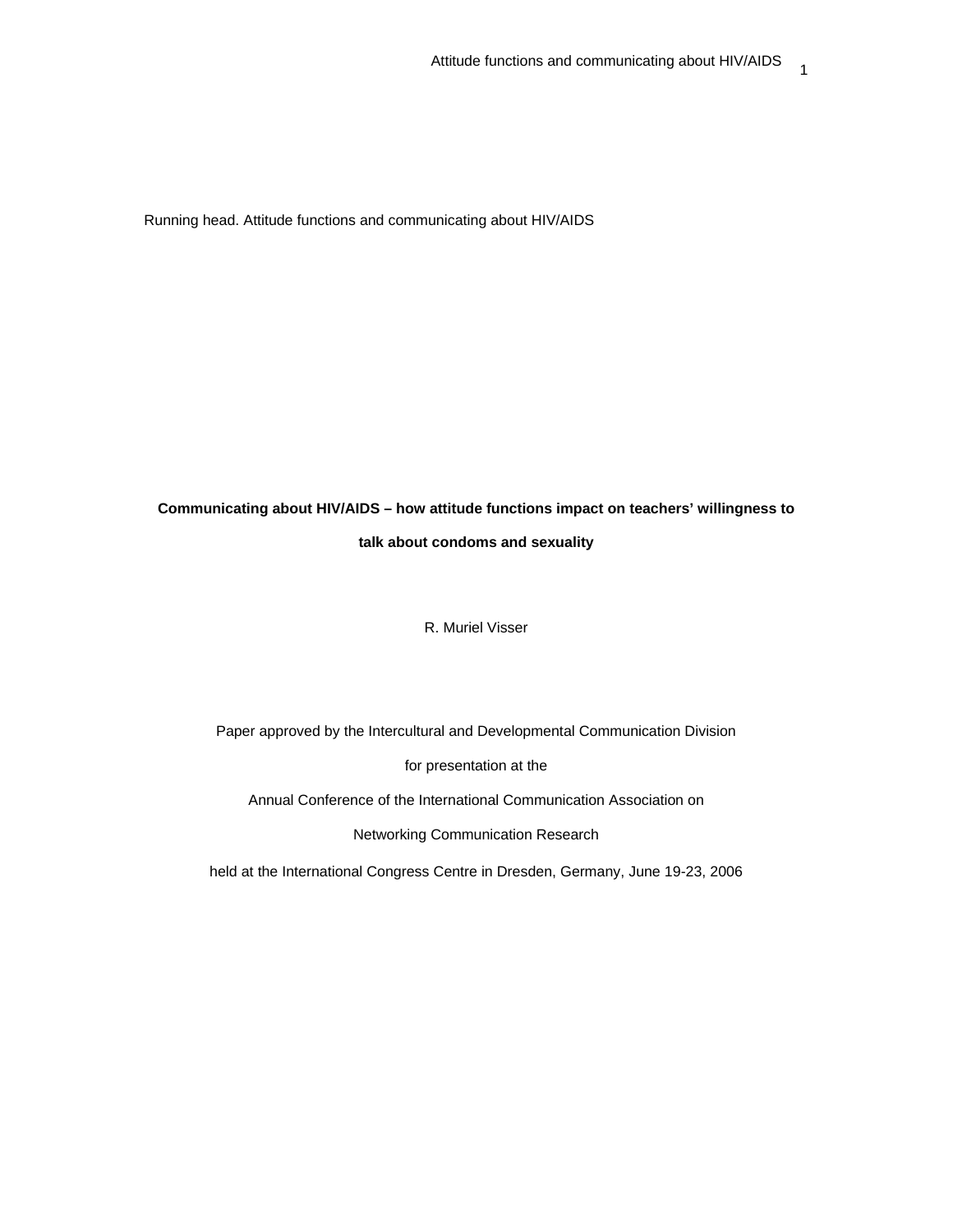## Abstract

Teachers have been given a major role in creating awareness of HIV/AIDS and in ensuring that young people have the knowledge and skills to protect themselves. This study examines the extent to which attitude functions towards talking about condoms and sexuality impacts on teachers' willingness to address HIV/AIDS in school and community settings in Mozambique. Data were collected through a survey among a stratified sample of 606 primary and secondary school teachers.

The results of the study provide support for the fact that attitude functions selectively impact on teachers' willingness to talk about HIV/AIDS in Mozambique and suggest that a better understanding of attitude functions may improve communication messages and bean important input into training and support of teachers. Using multinomial logistic regression the study found that teachers holding weak or moderate value expressive attitude functions were more than twice as likely to have talked about HIV/AIDS in their school and in their community in the past month and to intend to do so in the future, than those holding strong value expressive attitude functions. A similar relationship was found between strong and moderate utilitarian attitude functions and both past school and community communication behavior as well as future intentions. A third - socio-defensive attitude function impacted on past communication behavior in schools and on future intentions, but not on past behavior in communities. Possible implications for support to teachers as part of HIV/AIDS prevention and awareness are discussed.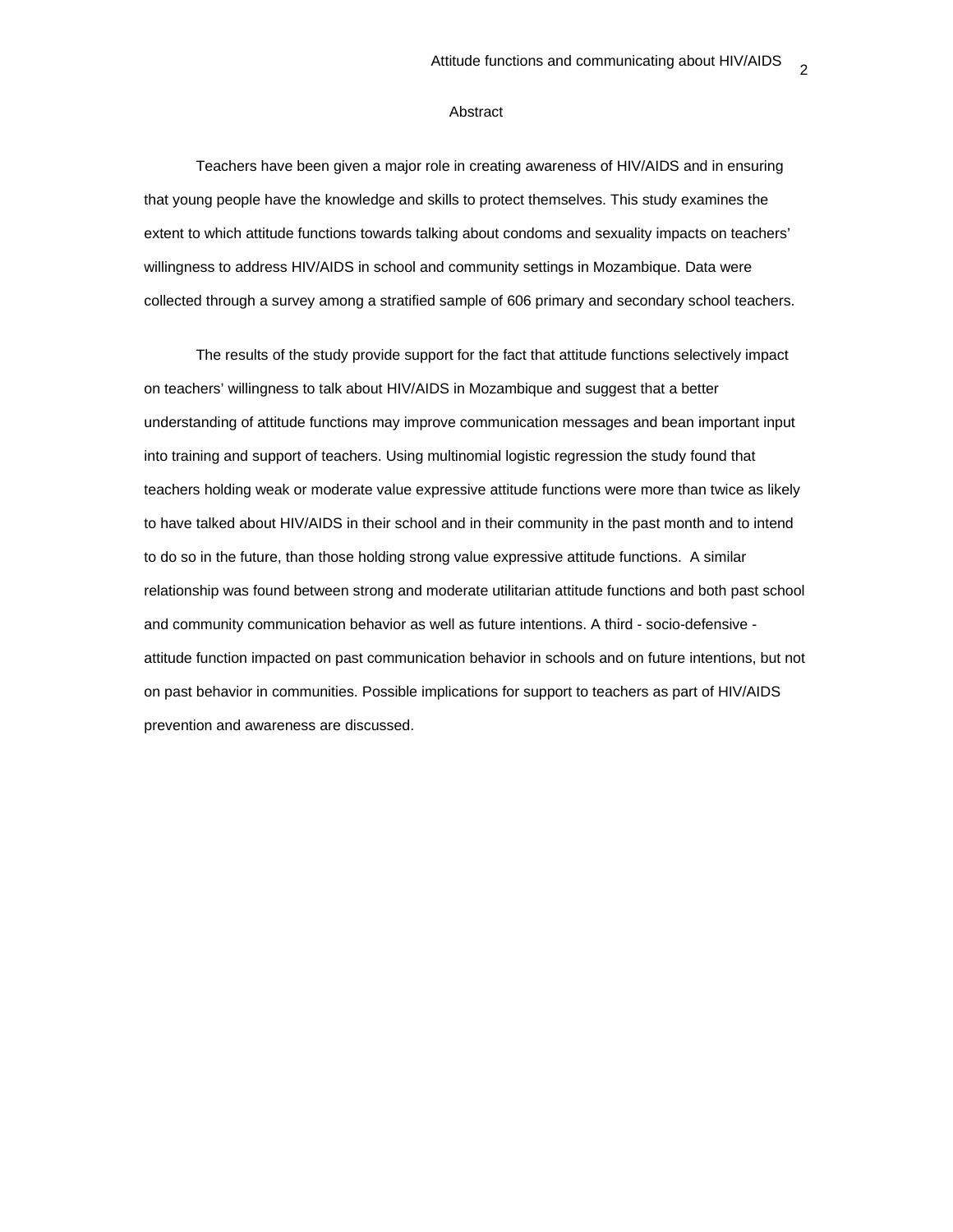#### Background

HIV/AIDS has spread hard and fast in Africa over the past two decades, and over seventy percent of all new HIV infections now take place in Africa. Sub-Saharan Africa has been especially affected, where several countries, such as Botswana, Malawi and Swaziland, have reached adult prevalence rates of 30% and over (UNAIDS, 2003).. As the disease is increasingly impacting on the social, economic, cultural and even political fabric of these countries, urgent efforts are being made to mobilize all possible resources – human, economic, and otherwise – to halt the spread of the disease (World Bank, 2000).

One of the resources that is increasingly being mobilized in the fight against HIV/AIDS are teachers. The assumption is that teachers are an important part of social networks and are ideally situated to reach children as well as young people. Teachers can play an important role in providing key information, in teaching essential skills and in contributing to attitude change that will allow these children to protect themselves. It is particularly the children between 5 and 14 that are considered the "window of hope" (World Bank, 2002) in fighting the disease because they have escaped infection at birth, are assumed not yet to be sexually active, and are still in the process of developing attitudes and behavioral patterns and are therefore more easily influenced than adults (UNAIDS, 1997). Also teachers are found where other services (such as health facilities) are not available (Kelly, 2002).

However, in spite of the important role that has been accorded to teachers, the bulk of the research on HIV/AIDS and education has focused on students and young people rather than on teachers themselves. Only very few studies have examined the current and potential role of teachers in the context of HIV/AIDS (c.f. Lin & Wilson, 1998; Action Aid, 2003). In general there appears to be an implicit assumption on the part of policy makers and practitioners in education and other key sectors that provided teachers are given basic conditions, they will - regardless of their individual characteristics and of contextual issues - ensure that students know what they need to know in order to effectively protect themselves (Coombe, 2002). As a result far too little emphasis has been placed on teacher support even though there is evidence that training and support can contribute to better understanding and more positive attitudes toward that disease by teachers (c.f. Chifunyse, Benoy, Mukiibi, 2002).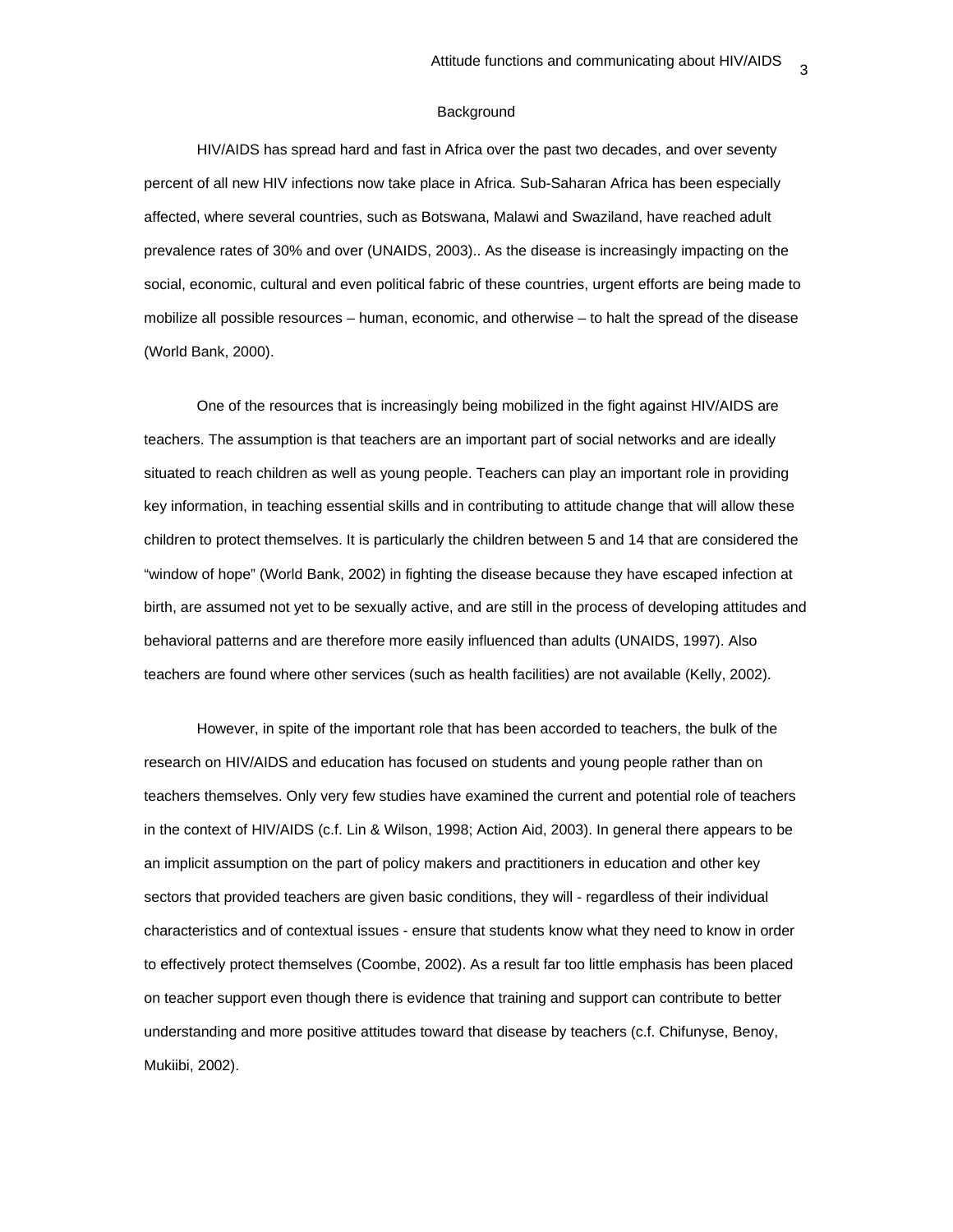This study will seek to make a contribution to improving the understanding of the role of teachers by focusing on how attitudes – and in particular attitude functions - affect teachers' willingness to talk about HIV/AIDS in the extended school and community setting. In acknowledgment that the integration of models and theories in studies of this nature in developing settings is generally lacking (Kelly, 2003), a theoretical framework - Attitude Function Theory - was used as basis for inquiry.

#### Literature Review

# *Teachers and HIV/AIDS*

Research on HIV/AIDS education in schools has focused predominantly on knowledge, attitudes, and intended or actual behavior of children rather than that of teachers (cf. Horizons, 2001; Venier, Ross & Akande, 1997; Nwokocha & Nwakoby, 2002; Brook, 1999; Sikand, Fisher & Friedman, 1996; Davis, Noel, Chan & Wing, 1998; Mkumba & Edwards, 1992). Only very few studies have examined key issues such as teachers' knowledge, attitudes and behavior with regard to HIV/AIDS education (Action Aid, 2003). As a result most of what is known about what happens in school in terms of communication about HIV/AIDS is based on anecdotal evidence (Kelly, 2000).

The limited studies that have been conducted, however, indicate that the record on teachers' input and commitment to HIV/AIDS prevention is mixed. In the studies reviewed, there are indications that teacher capacity and willingness to talk about HIV/AIDS are influenced by a variety of factors among which the fact that curricula are either unclear or overloaded (Kelly 2002), that there is a general lack of adequate guidance and teacher support (Malambo, 2000; Kelly, 2003; Action Aid, 2003), that the culture of silence around the disease makes it difficult to address this topic (Macintyre, Brown & Sloser, 2001), that teachers in some cases have fears about reactions of communities if they talk about HIV/AIDS and in particular about sex (Visser, 2002), and that attitudes towards the disease and in particular towards talking about sensitive issues such as sexuality may impact on teachers intentions to discuss the topic and on the content that they address (c.f. Lin & Wilson, 1998; Chiwela & Mwape, 1999; Molambo, 2000). These studies also show that as the pandemic grips whole communities, teachers themselves are becoming affected by the disease (Coombe & Kelly, 2001).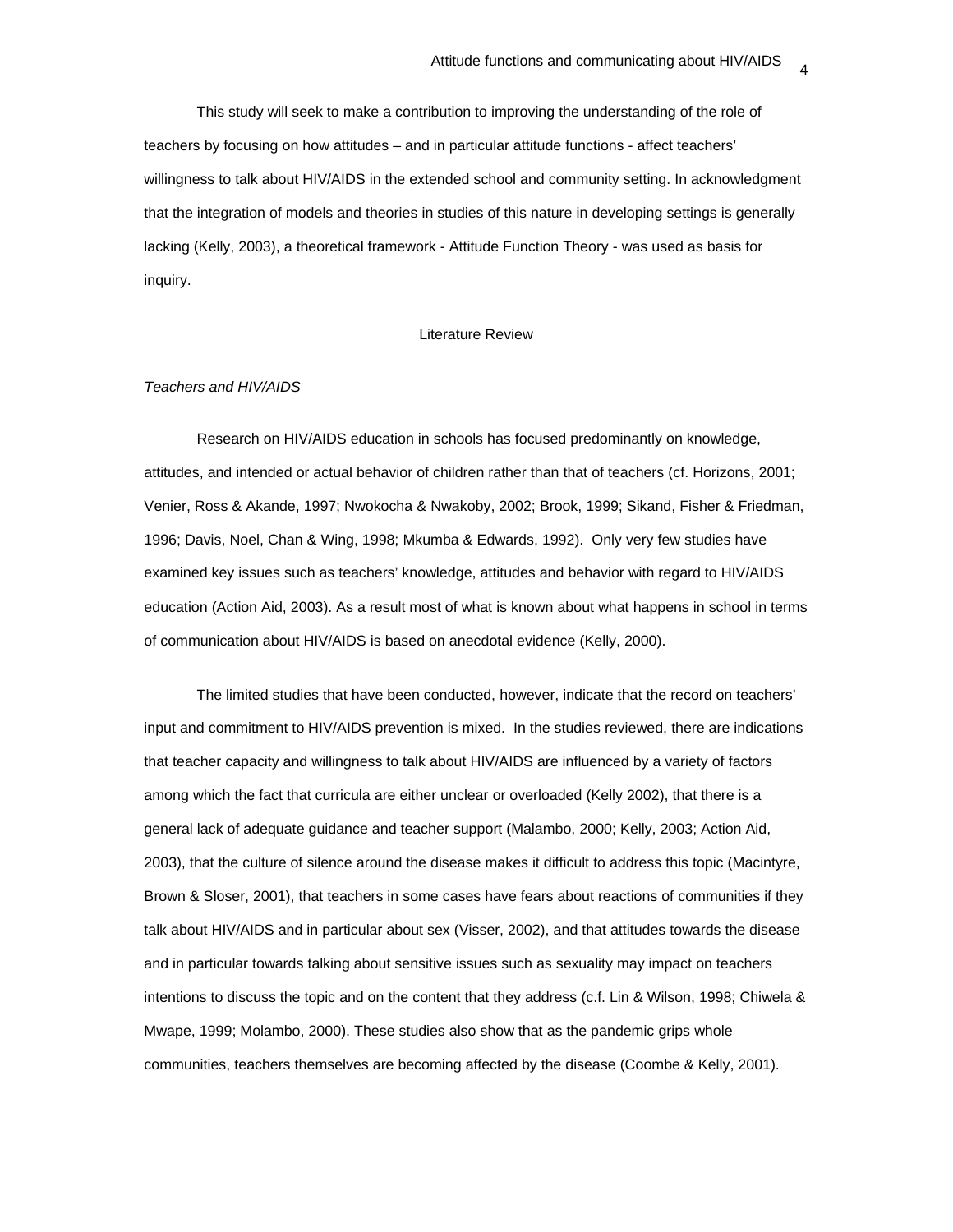Attitudes have emerged quite consistently from this research as a key variable. Thus a study of science teacher's intentions to teach about HIV/AIDS in the United States (Lin & Wilson, 1998) found that teachers' attitudes toward teaching about HIV/AIDS was the most significant of various factors examined in predicting intentions to approach this subject with their students (other important predictors were teachers' knowledge of HIV/AIDS, more positive attitudes towards teaching about HIV/AIDS, less negative social influence from principals and other managers, and availability of resources). Two separate qualitative studies by Chiwela and Mwape (1999) and Molambo (2000) of Zambian teachers and HIV/AIDS also clearly reveal that beliefs and attitudes play a key role. Their research showed that some teachers believe that young people who are exposed to sexual information will be more likely to engage in sexually permissive behavior later on in life and that these teachers thus argued against providing this information. A study in Massachusetts, United States, found a direct relationship between teachers' knowledge of HIV/AIDS and positive or supportive attitudes toward HIV, and also found that female teachers hold more positive attitudes toward teaching about HIV/AIDS than male teachers (Dawson et al., 2001). And a recent study by Action Aid (2003) sheds further light on the difficulties of communicating about HIV/AIDS in schools in Kenya and India. This study established that many teachers engage in selective teaching of HIV/AIDS topics, leaving out sensitive and sexually explicit material and presenting the content in an overly-scientific manner. Selective teaching appeared to be a particular problem in rural areas with teachers were "teaching some lessons on HIV, but exercising their own judgment in which messages should be taught or not" (p. 32). The study concludes that this selective/abstract teaching is contributing to the perception that HIV/AIDS is linked to immorality and perpetuating the belief that HIV/AIDS is about "them, not us" (Action Aid, 2003, p.7).

Collectively these studies indicate that a better understanding of the attitudes that teachers hold may be essential to improving the role that education plays in HIV prevention.

#### *Functional theory*

Functional theory addresses the motivations that underlie attitudes that people hold (Katz, 1960). The main assumption of functional theory is that people hold attitudes for a reason, i.e. that they serve a specific psychological function.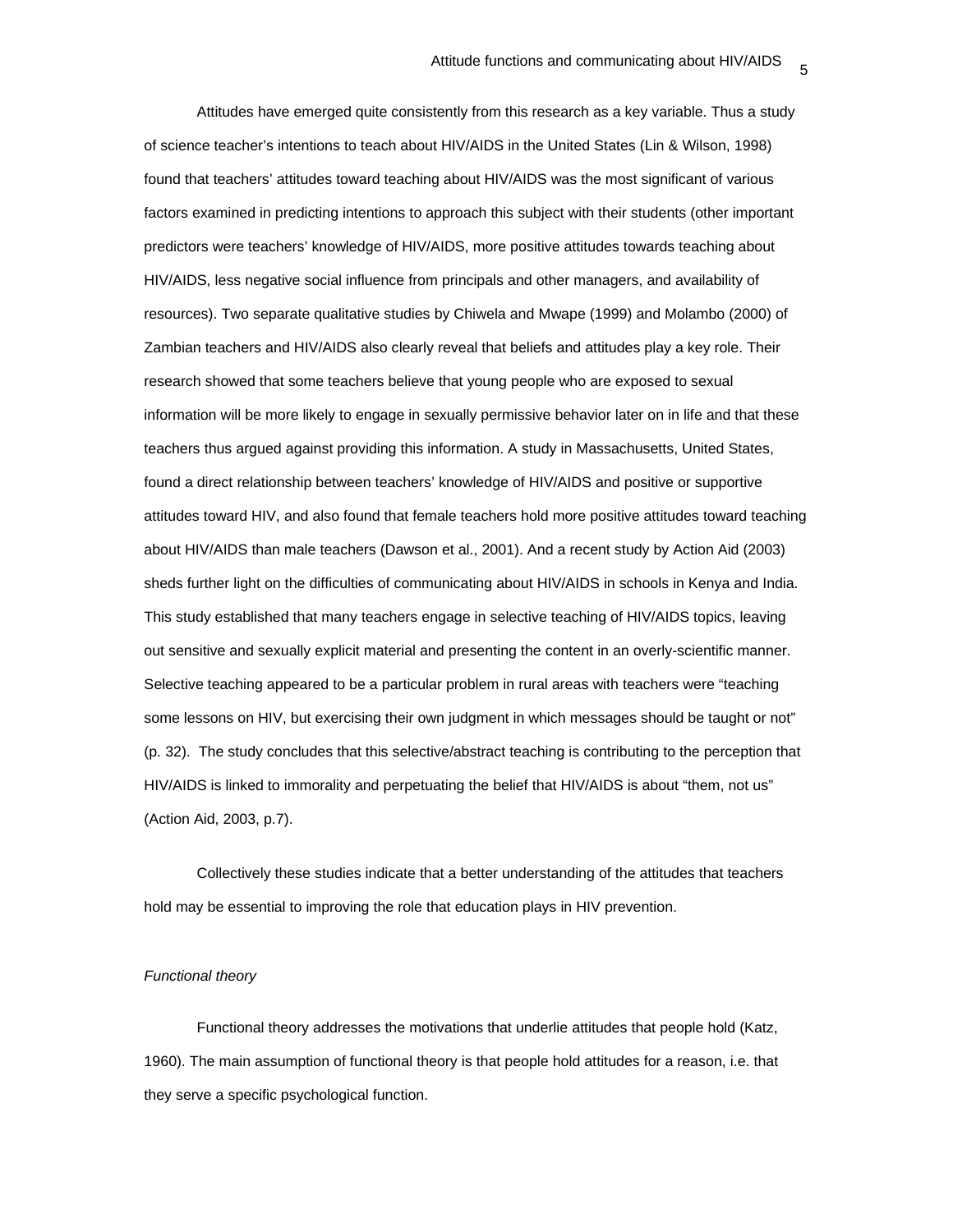Functional theory seeks to distinguish between the different motivations that underlie the attitudes that individuals hold. Various forms of categorization exist in the literature and research in this field and a definitive catalog will probably never be drawn up. Two broad categorizations exist, namely the diversified approach to attitude functions and the dichotomous approach – also termed the "neo-functional approach" in Ressler and Toledo (1997). The diversified approach acknowledges the existence of a larger set of attitude functions, including: *utilitarian* attitudes that help people organize perceptions of environment in a manner that allows them to obtain rewards and avoid punishment; *social-adjustive* attitudes that help mediate interpersonal relations; *value-expressive* attitudes that express values important to the self-concept; *ego-defensive* attitudes that protect the self from anxiety and attacks on self-esteem; and finally attitudes that serve a *knowledge* function by satisfying the individual's need for cognitive learning (Herek, 2000).

The dichotomous approach, on the other hand, emphasizes two broad categories of attitude functions, namely the evaluative and expressive function (Herek, 1986; Herek & Capitanio, 1998; Herek, 2000). Expressive functions are served by symbolic attitudes and are "broadly defined as being related to affirmation of identify and enhancement of self esteem" (Herek & Capitanio, 1998, p.231). In this case the object of the attitude serves primarily as a symbol. The evaluative functions, on the other hand, are seen as "reflecting an underlying need to understand the social world and are based primarily on self-interested appraisals of the attitude object" (Herek & Capitanio, 1998, p.231).

#### *Applications of Attitude Function Research*

Although attitude function theory enjoyed popularity in the 1960's, it is only in the last ten years or so that the development of precise measurement techniques has led to the exploration of the usefulness of this concept in a variety of contexts. More recently attitude functions have been used in the study of a variety of social issues. Wyman and Snyder (1997), for example, examined attitudes towards the lifting of the ban on homosexuals in the military and found that respondents who felt the ban should be lifted, rejected ego-defensive reasons for keeping it and endorsed value-expressive reasons to eliminate the ban.

A key concept in attitude research is that of the attitude object. Greenwald (1989) points out that the concept of an attitude object has been widely interpreted in the realm of attitude research,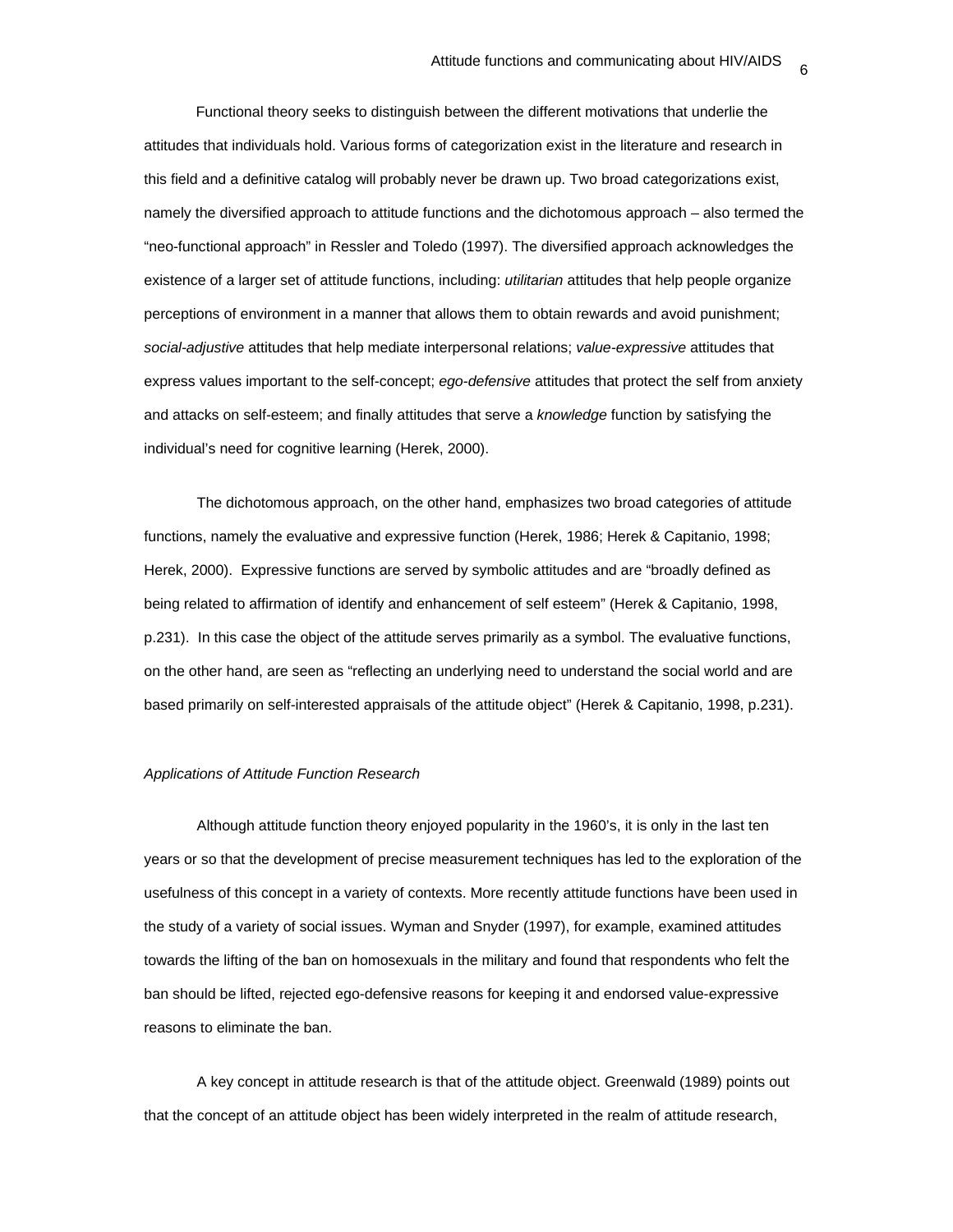relating to such aspects as "sensory qualities" (colors, texture), "concrete objects", "abstract concepts" (such as personality traits), "verbal statements", "systems of thought" (such as ideologies), and "actions" (1989, p.4). In the realm of communication, various studies (Petty, Wheeler, & Bizer; 2000) have found support for the fact that if a message has a strong link with the function an attitude serves for a particular segment of the audience, then the message will be more persuasive and, therefore, more likely to influence behavior or behavioral intent (cf: Snyder & DeBono, 1985).

Not only does functional matching appear to increase the persuasiveness of a message, it also affects perceptions of its validity, as attitude functions may determine for individuals which types of evidence they consider relevant when they are exposed to persuasive information (Thompson, Kruglanski, & Spiegel, 2000). The theoretical underpinnings for this process of linking attitude functions and cognitive/message processing have been based on the Elaboration Likelihood Model (ELM). Indeed, functional matching of a message with relevant attitude functions can enhance message processing through both the peripheral or central route - in the former case by serving as a cue and in the latter case by serving as a motivation for biased processing (Petty, Wheeler, & Bizer; 2000).

Experiments conducted by various researchers (cf: Petty & Wegener; 1998; Marsh & Julka, 2000) have shown that messages that have a strong match with the attitude function, even on sensitive issues such as, for instance, organ donation, will receive more scrutiny, and that the manner in which the message is manipulated is important. For example, it appears motivational inductions lead to stronger matching effects and stronger changes in attitudes than do priming manipulations (Marsh & Julka, 2000). In this manner, for example, people who are provided with a strong valuebased and tailored message about organ donation followed by an exercise in which they have to rank these values, will shower stronger value expressive attitudes than those who received a simple priming message (Marsh & Julka, 200). Further research (Petty, Wheeler, & Bizer; 2000) has found preliminary support for a link between certain attitude functions (e.g. social-adjustive) and personality types (high self-monitors).

The attitude function approach has provided interesting insights into other areas of social interest. In the realm of smoking a number of recent studies have looked at attitudes as important predictors of smoking (Piko, 2001; Ragon, 1999; Visser, Arpan & Heald, 2003). The field of HIV/AIDS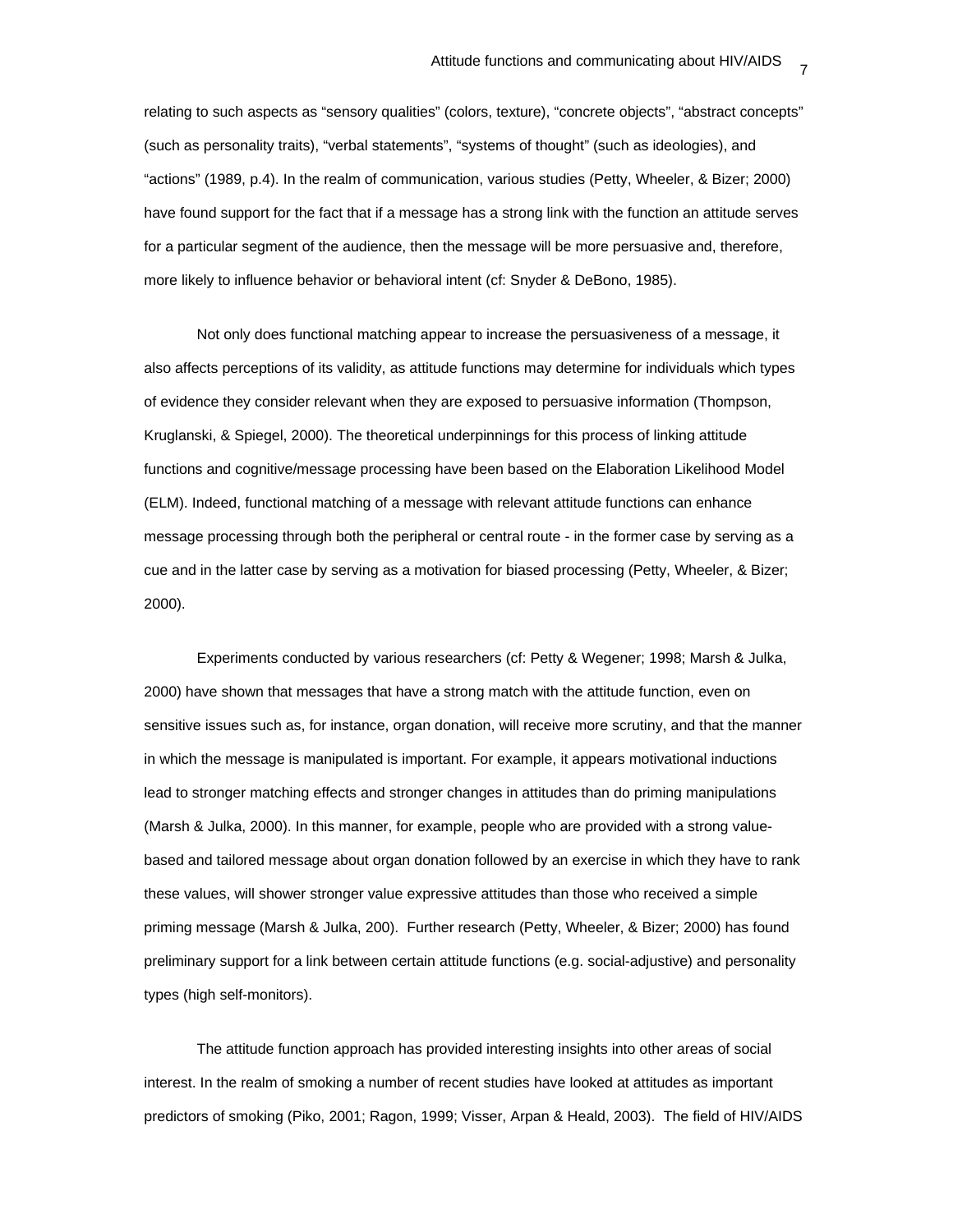has also provided interesting insights. At least two studies have found support for the fact that individuals hold attitudes towards persons with AIDS for a variety of reasons (Reeder & Pryor, 2000; Herek, 2000). Herek and Capitanio (1998) examined stigmatization of individuals with HIV/AIDS from the perspective of the dominant psychological function served by the attitude – i.e. either an evaluative attitude based on concerns for personal risk, or an expressive attitude based on the need to affirm one's self concept by expressing personal values – and discuss the implications of these findings for AIDS education. Consumer marketing too, has made use of attitude functions, for example in examining attitudes towards cars (Ennis & Zanna, 1993) and in advertising (Shavitt, 1990).

One of the main appeals of understanding different attitude functions is thus that if communication messages and interventions are tailored to the specific attitude functions that people hold, then it becomes much easier to address and influence those attitudes. By the same token, gaining insight into the attitude functions that teachers hold toward addressing HIV/AIDS could – if the present study supports this link - offers an intuitive and practical appeal since it would provide key information for the design of training courses, for putting in place communication messages and for providing support – all of which could be tailored to specific attitude functions.

#### *Relevance of these Findings to the Present Study*

The nature of the findings with regard to teachers that were reviewed above suggests that attitude functions may constitute a relevant route to understanding teachers' attitude toward HIV/AIDS and toward communicating about this topic. In the Action Aid study (2003) teachers' arguments for how they deal with the disease could be interpreted as reflecting a variety of attitude functions. In this study teachers in both India and Kenya used arguments of morality and religion which reflect valueexpressive functions, i.e. functions that allow people to express their underlying beliefs and values (Katz, 1960). Teachers' arguments were also related to perceptions about that which is permissible within the context of the community and these could be argued to be indicative of a socio-adjustive attitude, where the individual defines his/her identity on the basis of identification or pressure from reference groups. Similarly arguments related to utilitarian functions could be found in these teachers' accounts, in particular in their references to condoms as a means of prevention.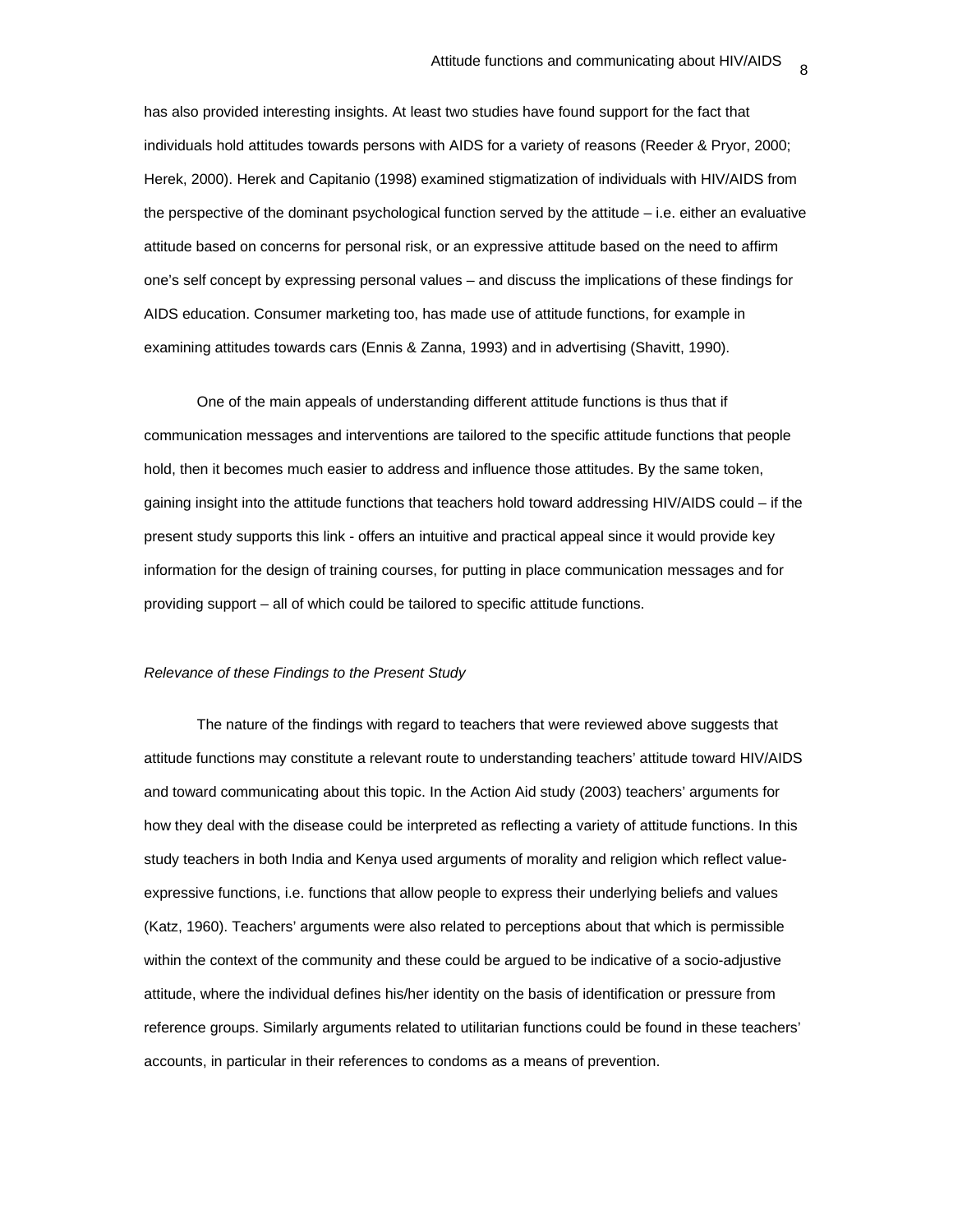In summary this study seeks to build on the limited prior research that has shown that attitudes have an important role in teachers' behavior and behavioral intent. The study aims at contributing to future education efforts by focusing on a target group that has been given an enormous responsibility in the field of HIV/AIDS awareness, but concerning which very little research has been done. Also – and given that only very little research on teachers is theory based - the study hopes to contribute to the knowledge base on teachers and HIV/AIDS by using a theoretical framework (Attitude Function Theory) as a basis for the inquiry.

#### Purpose and Hypotheses

Research among teachers has shown that attitudes are a key variable in decisions on communicating and teaching about HIV/AIDS. This study will build on those findings and examine to what extent attitude functions (Katz, 1960) contribute to teachers' willingness to communicate about HIV/AIDS in school and community settings. The study has the following hypotheses:

Hypothesis 1: Controlling for age and sex, teachers who hold weak value-expressive<sup>1</sup> attitudes toward talking about condoms and sexuality will be more willing to communicate about HIV/AIDS in school and community settings.

**Hypothesis 2:** Controlling for age and sex, teachers who hold strong utilitarian attitudes toward talking about condoms and sexuality will be more willing to communicate about HIV/AIDS in school and community settings.

**Hypothesis 3:** Controlling for age and sex, teachers who hold strong socio-defensive attitudes toward talking about condoms and sexuality will be more willing to communicate about HIV/AIDS in school and community settings.

 $\overline{a}$ 

 $<sup>1</sup>$  Weak value expressive attitudes in this case refer those teachers who consider the issue of moral values</sup> (morality) as only marginally important when talking about condoms and sexuality.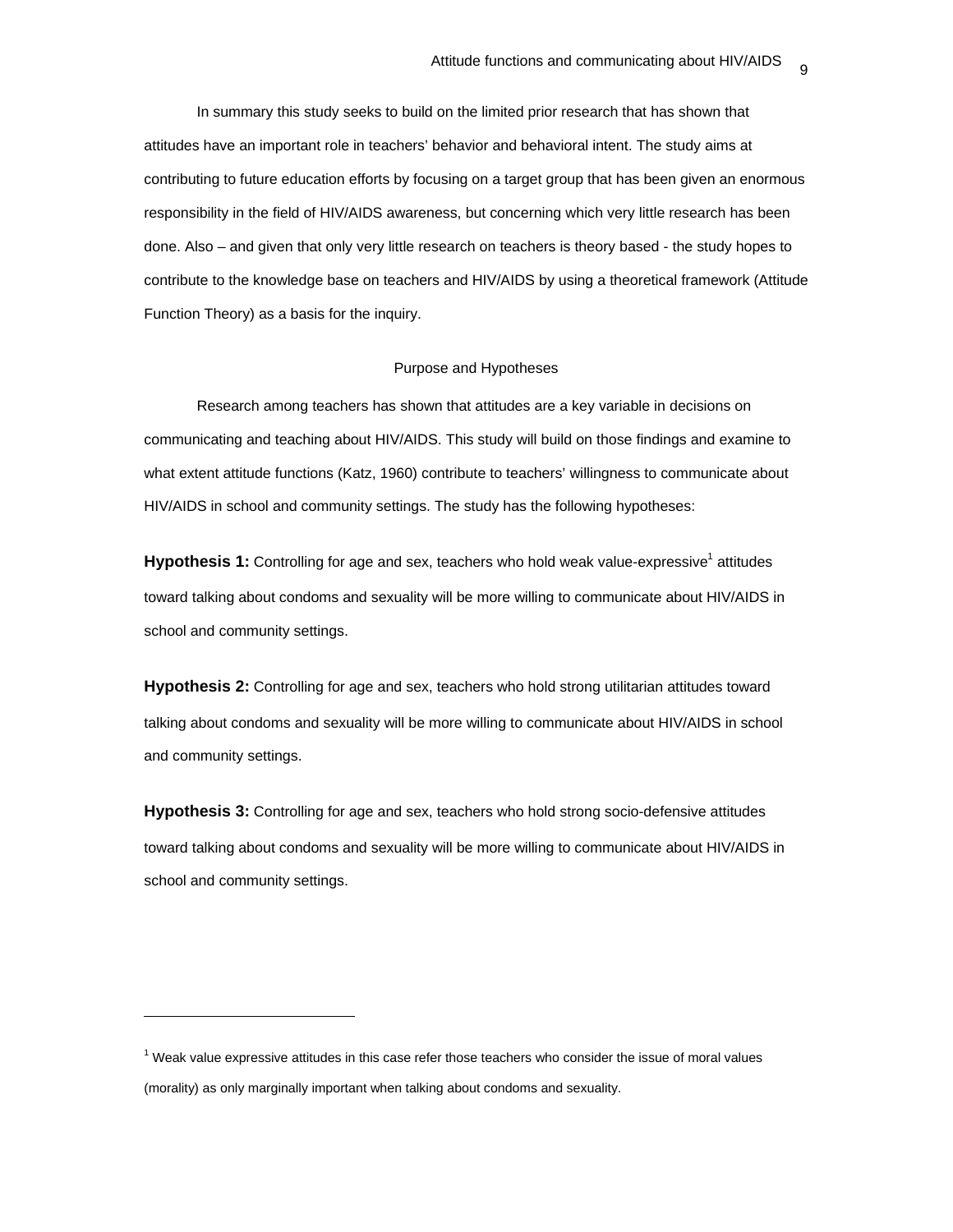**Hypothesis 4:** Controlling for age and sex, teachers who hold strong socio-adjustive attitudes toward talking about condoms and sexuality will be more willing to communicate about HIV/AIDS in school and community.

#### Methodology

# *Survey design*

A number of focus groups were conducted with teachers to assist in understanding the specific nature of their attitudes and to provide key information for the design of the survey. The analysis of the results of the focus groups indicated that two classes of attitudes are particularly important to teachers in Mozambique, namely: "talking about sexuality and relationships" and "promoting/talking about condoms". Since attitude functions have been shown to have best predictive power when they are very specifically formulated (Herek, 2000) it was considered important to narrow the broad concept of attitude/willingness to communicate about HIV/AIDS down to more specific issues that were identified as crucial to teachers' attitudes to discussing HIV/AIDS with their students. Following procedures suggested by Herek (1987) and used by other researchers (c.f. Visser, Arpan & Heald, 2003), attitude solicitation surveys were developed and administered to primary and secondary school teachers to generate items for attitudes related to HIV/AIDS.

Attitude statements on both of these classes of attitudes were collected by asking a total of 161 teachers to fill out an open-ended attitude solicitation questionnaires. Participants received a questionnaire asking them to generate as many statements as they could think of "why it may be ok" and "why it may not be ok" to promote the use of condoms/talk about sexuality in schools.

Over 400 statements were generated and subsequently coded by two coders to reflect one of the six main attitude-function categories: utilitarian, social-adjustive, value-expressive, sociodefensive, ego-defensive and knowledge. Coding categories were developed from a random sample of 20 attitude solicitation surveys from the pool of 161. These attitude solicitation surveys were analyzed by both coders and the results were summarized into the following coding scheme which was subsequently used to code the remaining responses.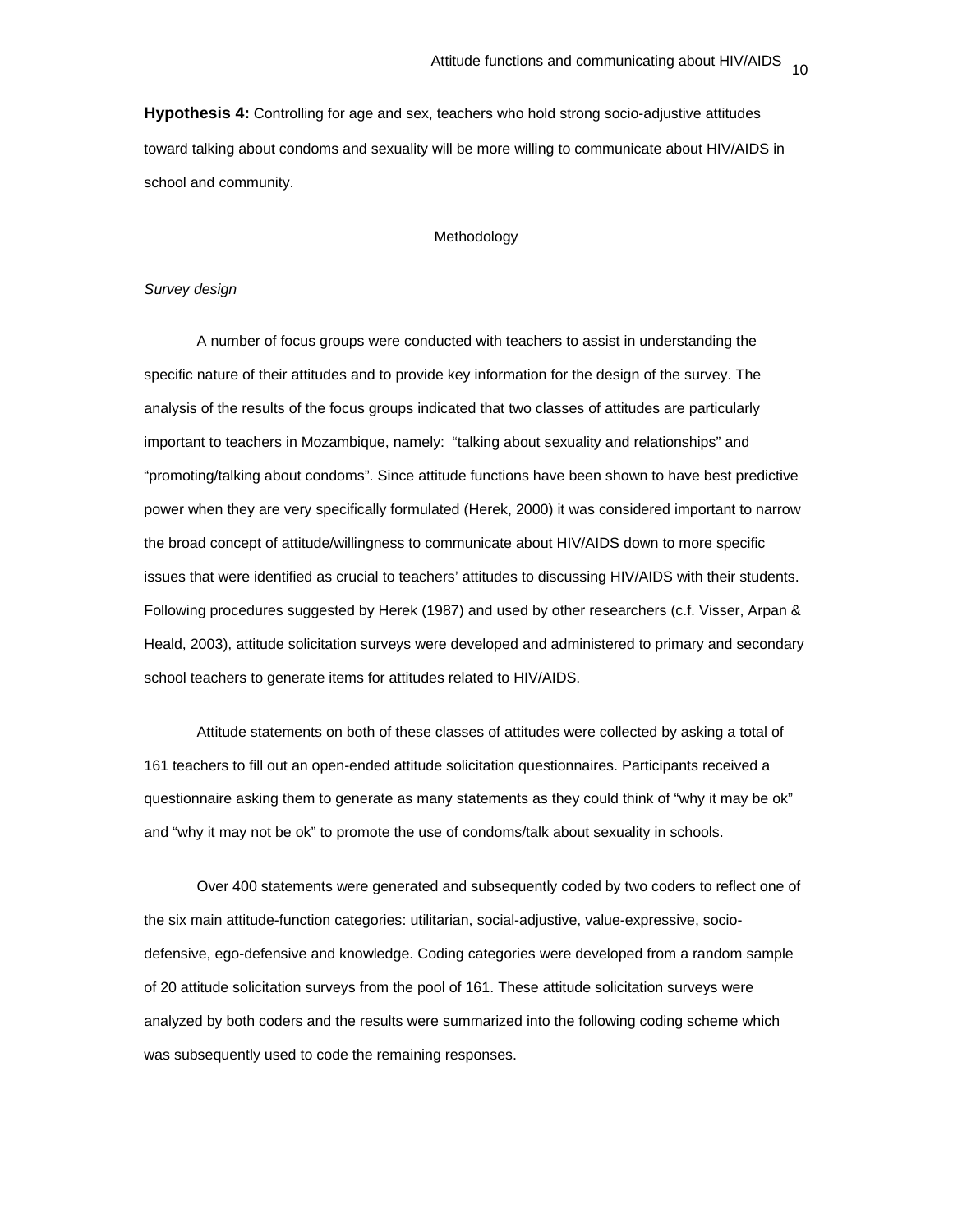| Attitude<br>function | Definition                                                                                                                                                                                                                                                                                                                                      |
|----------------------|-------------------------------------------------------------------------------------------------------------------------------------------------------------------------------------------------------------------------------------------------------------------------------------------------------------------------------------------------|
| Utilitarian          | Refers to individual health concerns (particularly those that ensure protection against<br>disease) and to other personal perceived benefits, such as those related to personal<br>professional responsibilities (e.g. the benefit of complying with requirements from the<br>Ministry of Education or of participating in an HIV/AIDS course). |
| Socio-<br>adjustive  | Reflect a concern about fitting in with the beliefs/attitudes of society at large, parents, other<br>teachers, and significant community members.                                                                                                                                                                                               |
| Value-<br>expressive | Reflects self-identify and moral, religious and other beliefs.                                                                                                                                                                                                                                                                                  |
| Ego-defensive        | Reflects defense mechanisms and fear for self or fear of condemnation by other people<br>(Katz, 1960). Includes items that reflect a preoccupation with protecting oneself from the<br>psychological distress associated with the threat posed by other groups of people, e.g.<br>people with HIV/AIDS.                                         |
| Socio-<br>defensive  | Reflects a concern with defending others and a fear for the community and society at<br>large. Evidence of a preoccupation (in the form of the presence of social consciousness)<br>with minimizing the impact of the disease for others.                                                                                                       |
| Knowledge            | Reflects a new learning experience and allowed teachers to apply structure and cognitive<br>understanding to the world around them.                                                                                                                                                                                                             |

|  |  |  | Table 1: Summary of coding scheme for attitude functions |
|--|--|--|----------------------------------------------------------|
|--|--|--|----------------------------------------------------------|

With the exception of the socio-defensive function which was specifically identified and operationalized during the course of this study and has not been previously mentioned in the literature, these are all categories that have been used in prior research on attitude functions (c.f. Herek, 2000; Snyder & DeBono, 1985).

After all items related to attitude functions were coded and inter-coder reliability was calculated (Kappa coefficient which ranged from 0.68 for the ego-defensive function and 0.87 for the socio-defensive attitude function) and considered acceptable<sup>2</sup>, the items (or arguments/themes) that appeared most frequently in each category were selected for the final questionnaire.

# *Predicted Variables*

l

Focus groups conducted in the pilot phase of the study revealed that the predicted variable could refer to both past and future behavior in schools and in communities. Thus for the purpose of this study the predicted variable was defined as *teachers' willingness to communicate about HIV/AIDS in the educational context (school and community)*. This predicted variable was operationalized to refer to the extent to which teachers have in the past month, or intend in the coming month, to address HIV/AIDS in the educational context. In operationalizing "willingness to communicate about HIV/AIDS" teachers were asked: a) how often they intended to talk about HIV/AIDS with their students in the

 $^2$  In new developing areas such as this one it is often especially difficult to attain high inter coder reliability since coding schemes are still being developed. In addition, the statements that were being coded were lengthy and required a certain amount of interpretation which typically lowers reliability estimates (Wimmer & Dominick, 2003).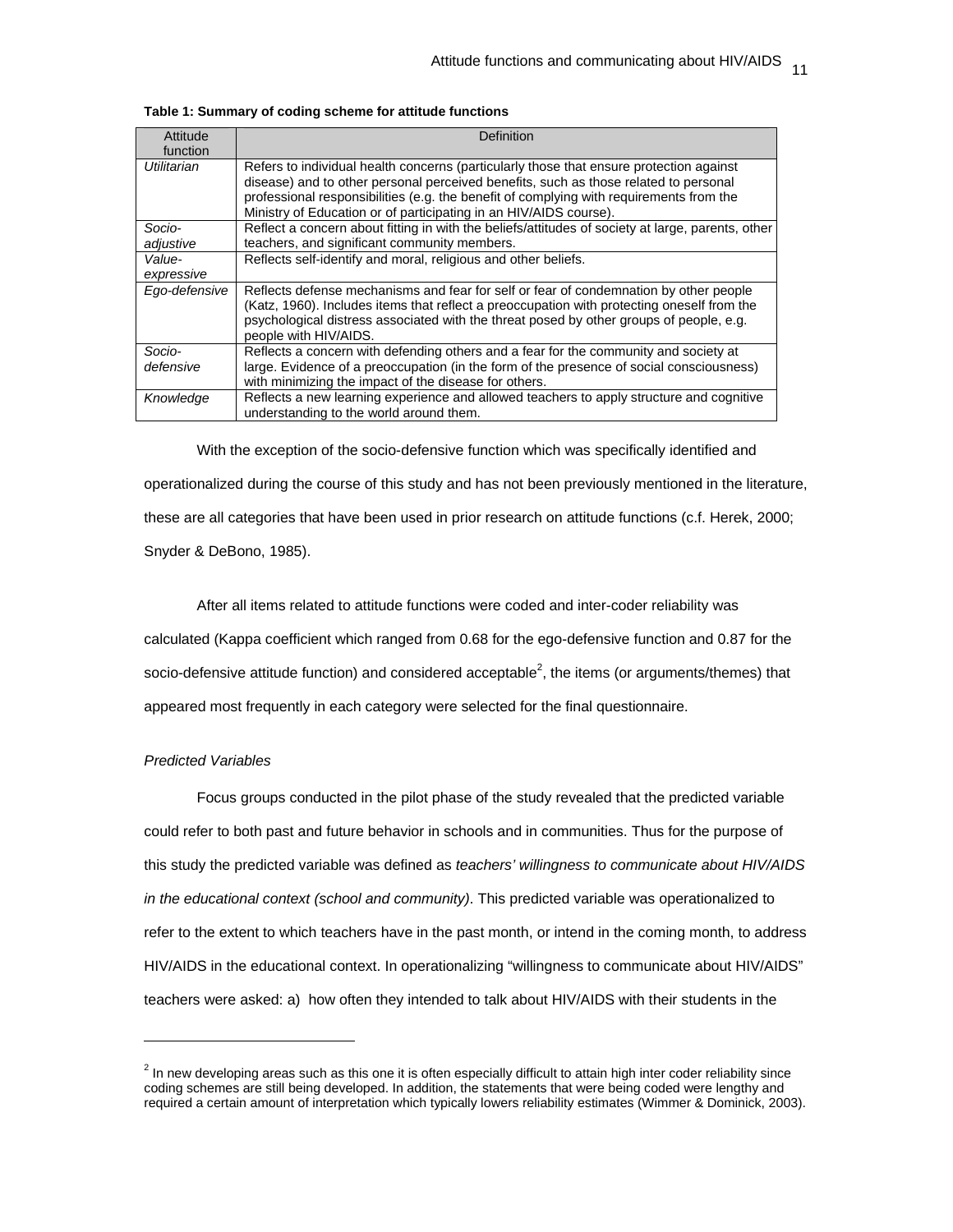coming four weeks; and b) how often in the last four weeks (on a scale covering "Never", "One time", "Two times", "Three times", "Four times" and "Five times or more") they had talked about HIV/AIDS "before class", "during class", "informally in school", "informally in the community", and "during mobilization/awareness activities in the community". These predictor measures were all component indices for which alpha reliabilities are not relevant. The item to total correlations between the items on the past school behavior ranged from 0.34 to 0.41 and on the items for past community behavior from 0.30 to 0.38.

For data analysis, teachers' responses concerning future intent to communicate about HIV/AIDS were collapsed into a measure with three levels – labeled "future behavior – three levels" contrasting teachers who responded "never" (and who were given the designation of "no behavior"), with those who indicated they would communicate between one and three times (labeled as having "limited<sup>3</sup> behavioral consistency") and with those who indicated they would communicate four or more times (labeled "high behavioral consistency").

Two other measures were created concerning past behavior in school and in the community respectively. With respect to community behavior respondents were coded as exhibiting "no behavior" when they responded that they had not talked on one or on both behaviors (informally or at awareness campaigns). The category of "limited behavioral consistency" was assigned to teachers who indicated having talked one or two times on both or either type of occasion. Finally, "high behavioral consistency" with regard to past community behavior if s/he indicated having talked about HIV/AIDS three or more times either "informally in the community" or "during mobilization/awareness activities in the community". A similar procedure was used for school behavior as can be seen from the summary table below.

**Table 2: Operationalization the Predictor Measures** 

l

| Variable/behavior | "No behavior"       | "Limited behavioral           | "High behavioral consistency"  |
|-------------------|---------------------|-------------------------------|--------------------------------|
|                   |                     | consistency"                  |                                |
| Future behavior - | "Zero" intention to | Intention to talk between one | Intention to talk four or more |
| three levels      | talk about HIV/AIDS | and three times in the next   | times in the next four weeks   |

 $3$  Limited behavior in this case can imply different situations. It may mean that a respondent scores relatively high on one of the items that measures the behavior but very low on one or more other items. It may also mean a moderate level of behavior on the different items. In view of this "limited behavior" can also be interpreted as mixed behavior.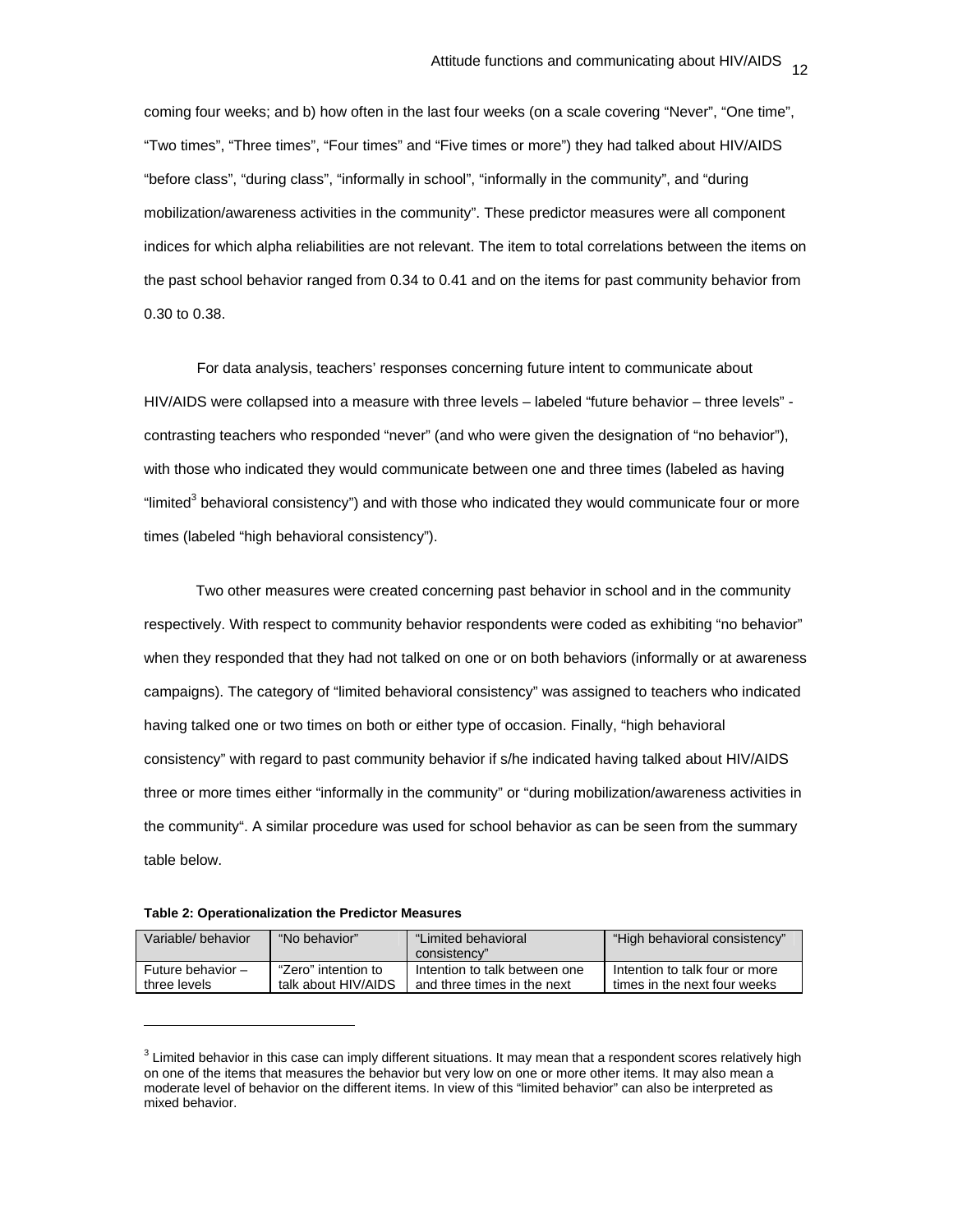| Variable/behavior | "No behavior"         | "Limited behavioral            | "High behavioral consistency"  |
|-------------------|-----------------------|--------------------------------|--------------------------------|
|                   |                       | consistency"                   |                                |
|                   | in the coming four    | four weeks                     |                                |
|                   | weeks                 |                                |                                |
| Past community    | Did not talk          | Talked one or two times        | Talked three or more times     |
| behavior - three  | informally in the     | informally in the community or | informally in the community or |
| levels            | community or at       | during mobilization/awareness  | during mobilization/awareness  |
|                   | awareness             | activities in the community in | activities in the community in |
|                   | campaigns in the      | the past four weeks            | the past four weeks            |
|                   | past four weeks       |                                |                                |
| Past social       | Did not talk in class | Talked one or two times        | Talked three or more times     |
| behavior - three  | or informally or      | informally in school or before | informally in school or before |
| levels            | before class in the   | class and one time in class in | class and two or more times in |
|                   | past four weeks       | the past four weeks            | class in the past four weeks   |

# Predictor variables

The predictor measure refers to the predominant type of attitude function (utilitarian, socioadjustive, socio-defensive, ego-defensive, value-expressive and knowledge) that respondents hold towards promoting the use of condoms and discussing sexuality in schools. A total of 64 items, with four positive and four negative items for each attitude function were developed during the pilot phase to measure attitude functions. Each question asked respondents to indicate to what extent they agreed with a series of statements which started either with "it is ok to", and "it is not always ok to". The response set for each statement covered the following options: (1) "strongly agree"; (2) "somewhat agree"; (3) "neither agree nor disagree"; (4) "disagree partially"; (5) "don't agree at all".

An initial factor analysis using Principal Component Analysis (PCA) with all 64 items revealed the presence of 14 factors, explaining 58% of the variance. However a large number of the items used for the factor analysis showed almost no variance in the response and were highly skewed. Since this solution did not provide an adequate reflection of what was expected from theory and prior studies (and given the problems identified with the items) it was decided to retain the 25 items from with communalities greater than 0.6 for subsequent analysis.

A second factor analysis with the 25 selected items resulted in a six factor solution explaining 54% of the variance. It was decided to retain the six factor solution (see Table in Annex 1). This decision was based various considerations. First all six factors had an eigenvalue greater than one, suggesting six factors according to the Kaiser rule. Furthermore examination of the scree plot suggested the possibility of five through seven factors but experimentation with different solutions still indicated that the six factor solution was acceptable. A final consideration was that the six factors could be meaningfully interpreted after rotation. The Kaiser-Meyer-Olkin (KMO) measure of sampling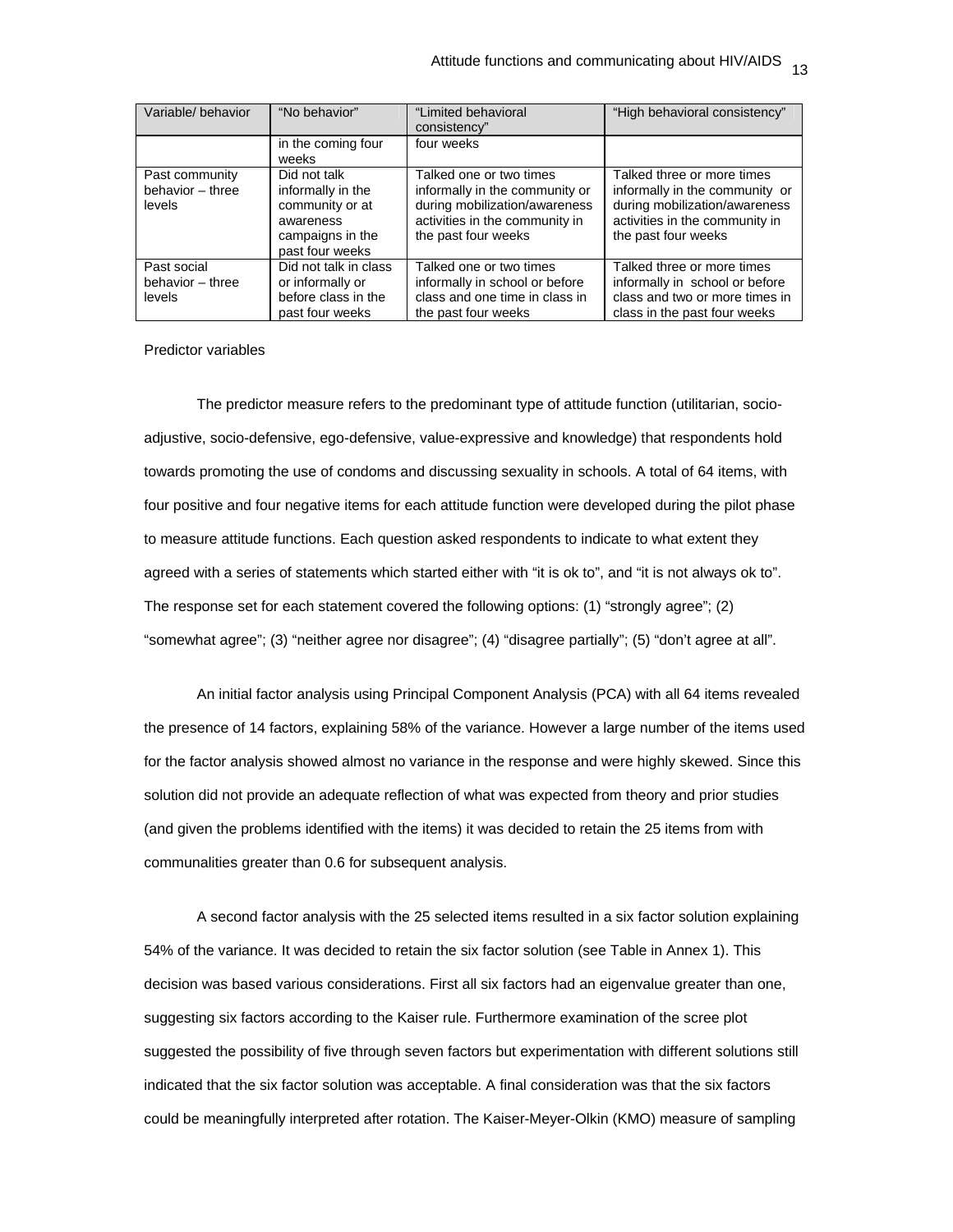adequacy was 0.88, and the Bartlett's test of sphericity yielded a X2 of 4173 with df = 325 and  $p \lt$ 0.001).

In order to aid interpretation of the factors various rotations were attempted. Since it was believed that the factors in this domain would tend to be correlated, an Oblique rotation was retained which exhibited some degree of simple structure with most variables loading on only one factor. The table below summarizes the final PCA solution, a brief discussion of the characteristics of each factor follows.

The first factor measured a socio-adjustive attitude and had an alpha reliability of 0.77. Seven items loaded on this factor at a value of 0.56 or greater. This factor had an eigenvalue of 4.6 and explained 24% of the variance. All items related to the reactions of parents ( for example: "in my opinion it is not good to talk about condoms/sexuality in schools because parents will say we are teaching children to be promiscuous"), community ("in my opinion it is not good to talk about condoms/sexuality in school because the community will say we are teaching kids to be naughty"), and other social groups ("in my opinion it is not good to talk about condoms/sexuality in school because members of the community will say we are being a bad influence on girls") to talking about HIV/AIDS in schools.

The second factor was clearly related to a utilitarian attitude and had an alpha reliability of 0.73. Four items loaded on this factor, three of these with values of 0.71 or above and one with a value of 0.55. The eigenvalue of this factor is 2.794 which explained 11% of the variance. The items on this factor related to questions concerning whether condoms effectively protect against AIDS and other diseases ("in my opinion it is not good to talk about condoms/sexuality in school because some condoms spread disease", "in my opinion it is not good to talk about condoms/sexuality in school because some condoms are contaminated"), that condoms may tear ("in my opinion it is not good to talk about condoms/sexuality in school because sometimes condoms may be badly made or may tear"), and that they may create discomfort ("in my opinion it is not good to talk about condoms/sexuality in school because sometimes condoms may get lost inside a woman").

The third factor related to a value expressive function with an alpha reliability of 0.72. Four items loaded on this factor, all with values of 0.69 and above. The factor had an eigenvalue of 1.672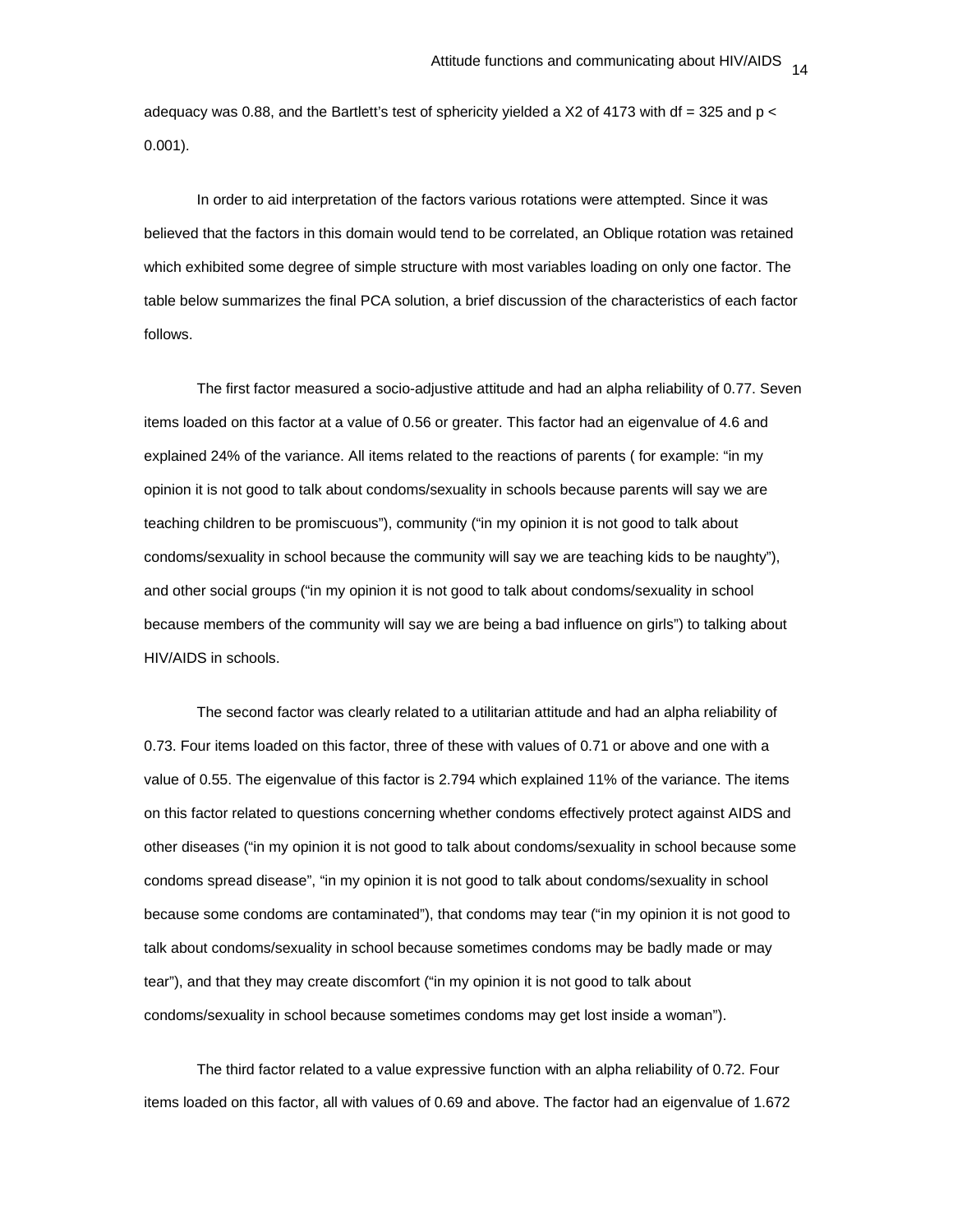and contributed to 6.4% of the variance. Items that loaded on this factor were related to agreement with the fact that "it is good to talk about condoms/sexuality in schools because "it stops the spread of polygamy", "it promotes abstinence from sexual activity", "reduces prostitution among young people", and "reduces promiscuity and sexual abuse".

The fourth factor was related to the ego-defensive function with an alpha reliability of 0.69. Three items loaded on this factor, two with a high 0.72 or above, and one at 0.53. This factor has an eigenvalue of 1.3 and contributes to 4.9 % of the variance. Items included "in my opinion it is not good to talk about condoms/sexuality in school because some people will become very nervous", "in my opinion it is not good to talk about condoms/sexuality in school because it creates anxiety and panic in communities", and "in my opinion it is not good to talk about condoms/sexuality in school because people who hear the disease exists may want to commit suicide"

The fifth factor illustrates the presence of a socio-defensive function with an alpha reliability of 0.74. This function emerged clearly from the analysis of the attitude solicitation surveys but is the only one in the list that is not otherwise discussed in the attitude function literature. Four items contribute to this factor two of which have values of 0.58 and 0.59 respectively, and the other two of which have values greater than 0.7. All items relate to the perceived consequences from a broad social perspective of the spread of HIV/AIDS ("in my opinion it is not okay to talk about condoms/sexuality in school because there are people who will spread the disease on purpose", "in my opinion it is not okay to talk about condoms/sexuality in school because it has a negative impact on society and public places", "in my opinion it is not okay to talk about condoms/sexuality in school because it stops the economy from growing", and "in my opinion it is not okay to talk about condoms/sexuality in school because it reduces the number of workers"). This factor has an eigenvalue of 1.2 and explains 4.4% of the variance.

The sixth and final factor illustrates the presence of a knowledge function. Three items loaded on this function with a value of 0.6 and above. This factor has an eigenvalue of 1.1 and explains 4.2% of the variance of the model. The items loading on this factor related to the knowledge that condoms "stop the spread of HIV/AIDS" and "avoids unwanted pregnancies". The third item that loaded on this factor was related to reducing the fear of children of being contaminated with HIV/AIDS.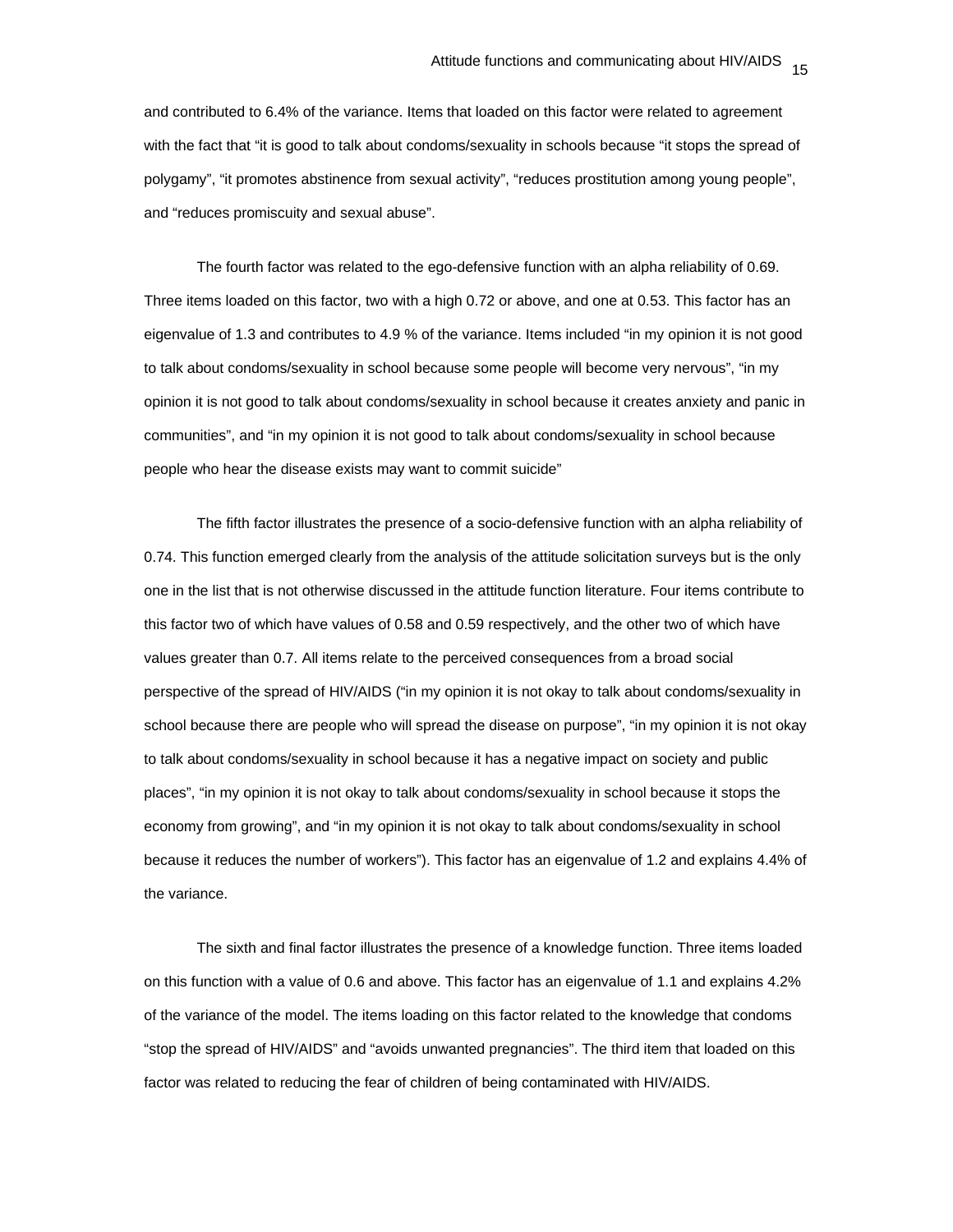Overall the alpha reliabilities for each factor were acceptable given that this is an emerging area of research. Factor correlations among the six factors in the oblique solution were weak to moderate as shown in Annex 1. The six factors were saved as factor scores for subsequent data analysis.

#### *Data collection*

Data were collected by administering a questionnaire to primary and secondary school teachers. All data were collected in the Southern Province of Gaza, in Mozambique. Participating schools were selected through a process of cluster sampling. Schools in Mozambique are divided into Zones of Pedagogical Influence (*Zonas de Influência Pedagógica* or ZIPs) with each ZIP comprising between 4-6 schools. Using this principle, in each district three ZIPs were randomly selected (districts have between 8 and 15 ZIPs) and all of the teachers in each ZIP were requested to participate in the study by filling out the questionnaire. Because ZIPs are different sizes, between 18 and 50 teachers participated from each of the ZIPs. Of the 441 primary and secondary school teachers who were selected through the process of cluster sampling, 406 participated completed the survey (corresponding to a response rate of 92%). An additional 210 primary and secondary school teachers were randomly selected from the teacher training college of Inhamissa in the provincial capital, Xai-Xai (which has students from all over the province). Sampling using a list of students and a table of random numbers was used to select participants from the teacher training college. The response rate at this location was 95% (equivalent to 200 teachers).

Primary and secondary school teachers in the five participating districts were asked to convene in groups at previously selected locations. Sessions took place in primary or secondary school classrooms where teachers/students were seated at school benches either individually or in pairs. Participation in the data collection was voluntary and no specific monetary incentive for participation was given. Subjects were told that the study aimed at gaining an understanding of factors that influence teachers' willingness to communicate about HIV/AIDS in the educational setting and that their answers would be kept strictly confidential. Subjects were then asked to sign a consent form which was kept separate from the questionnaire, and to return this at the start of the session.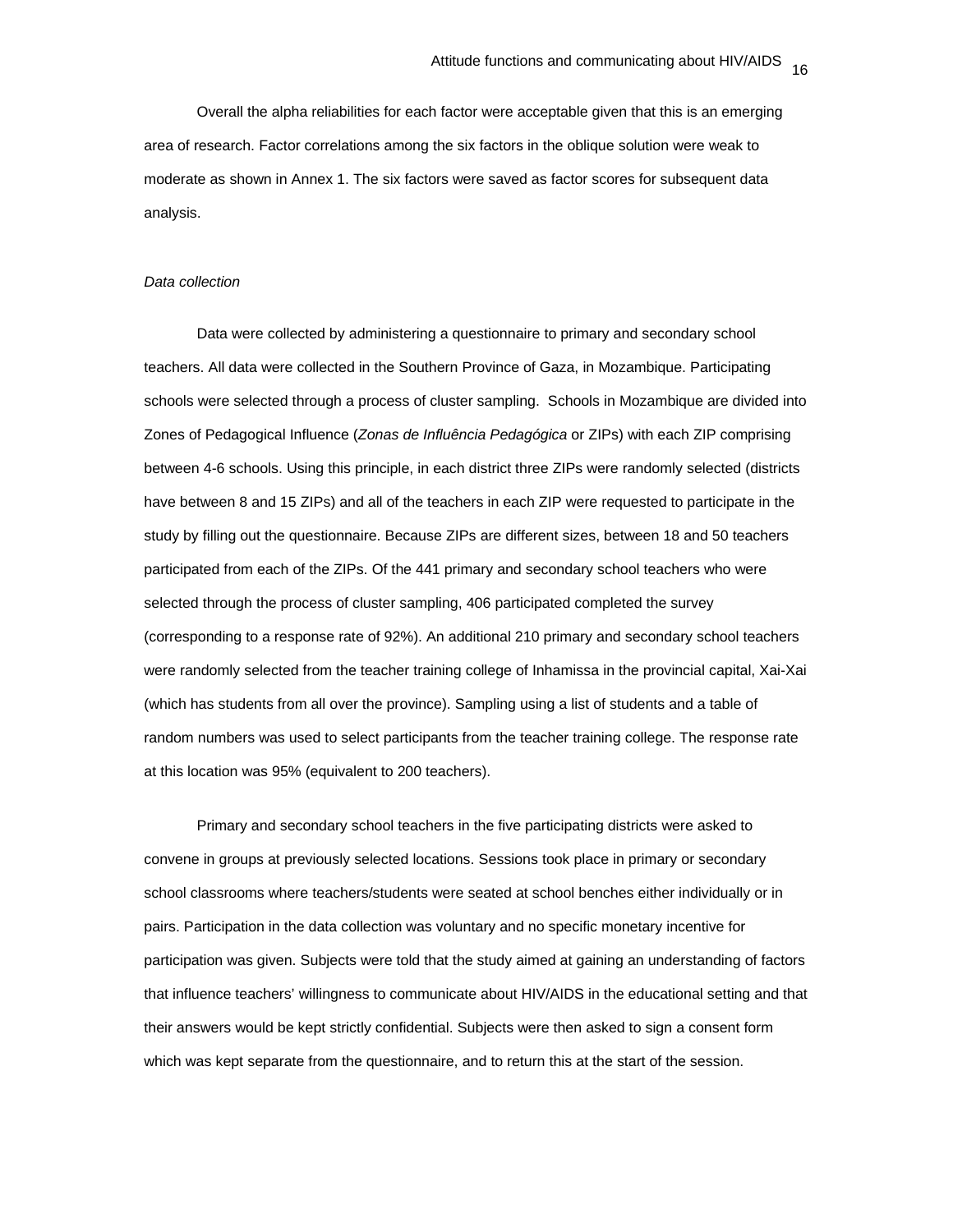Participants were told that they could withdraw from participation at any time without any penalty or consequence.

#### Data Analysis

Multinomial logistic regression was used to examine the relationship between the proposed predictors and the past and future communication behavior of teachers with respect to HIV/AIDS. Multinomial logistic regression is used frequently in health and health related research and is similar to binary logistic regression but allows for the existence of a predicted measure with more than two levels of response, which was the case for all present analysis. Similar to other regression techniques multinomial regression makes it possible to consider multiple predictor variables simultaneously. Multinomial logistic regression breaks the regression up into a series of binary regressions and compares each group to a baseline group. One advantage of multinomial regression is that it does not require the assumptions associated with many other tests (such as normality and homogeneity of variance) to be met. It is therefore particularly suited to the present situation where the data are highly skewed and have mixed reliability levels. The technique does assume, however, the existence of well populated tables, an adequate sample size, the absence of significant outliers, and independence of observations, all of which were met in the present study.

For the purpose of conducting the regression each predictor measure was recoded into three levels based on percentile values. Respondents in the first group were considered to be "relatively low" on the measure, respondents in the second groups were considered to be "relatively moderate" and respondents in the last category were classified as "relatively high". The data was ordinal in nature with low unstandardized utility, with mixed reliability, and highly skewed. Various attempts were made at transformations but the data were not responsive.

In all hypothesis tests, the reference category for the dependent variables was "no behavior". For each of the three predictor measures the analyses consider the contrast between "no behavior", "limited behavioral consistency", and "high behavioral consistency". Therefore, the results of three multinomial regressions are discussed for each of the hypotheses in this study. For each multinomial regression odds ratios (with the accompanying p-values, standard error and confidence intervals) of the relationship are reported. Odds ratios indicate for each relationship how much more likely it is that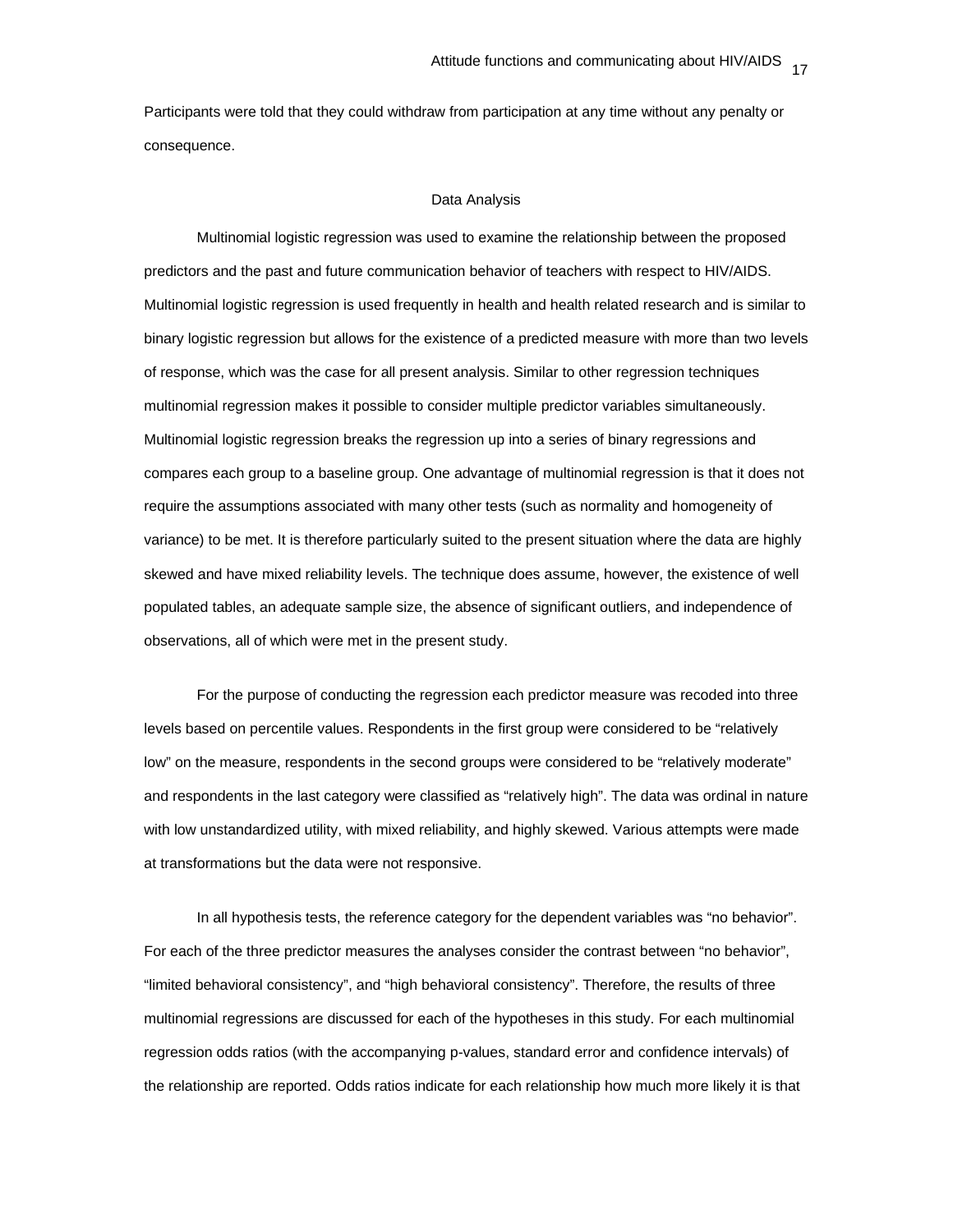a particular characteristic/trait is present among one group of people as compared to the baseline group.

For the purpose of data analysis of the attitude functions three groups of equal size were created, with the lowest 33.3% of respondents being labeled as "weak" for that particular attitude function, the middle 33.3% as "moderately important", and the highest group as "highly important".

#### **Results**

#### *Characteristics of the Respondents*

l

A total of 606 current or future primary and secondary school teachers for Grades one through twelve<sup>4</sup> in the province of Gaza in southern Mozambique participated in this study. Of this total 46.8% (corresponding to 271 teachers) were female. Teachers ranged in age from a very young 16 years to 57 years of age. Just over one third of the teachers (35.5%) came from urban areas, a quarter (24.9%) from semi-urban areas, and the remaining teachers were residing in rural areas. Well over one third of the teachers (39.8%) had no professional qualifications. Just over one quarter (25.9%) had completed seventh Grade and had done three years of teacher training at a teacher training college. 51 teachers (8.7%) held the equivalent of higher education degrees. The remaining teachers had academic qualifications ranging from Grade 7 to Grade 10 with between one to two years of professional training. Teaching experience varied greatly among the teachers. Approximately one third of the teachers (33.8%) had very little professional experience, i.e. two years or less. A further one third had between 3 and 8 years of experience, and the remaining teachers had anywhere between 9 and 37 years of teaching experience.

<sup>4</sup> The education system in Mozambique consists of grades 1-5 (known as Ensino Primário 1), 6 and 7 (Ensino Primário 2), grades 8-10 (Ensino Secundário Geral), grades 11-12 (Ensino Pré-Universitário), and university degrees (Bachelors and Masters Level).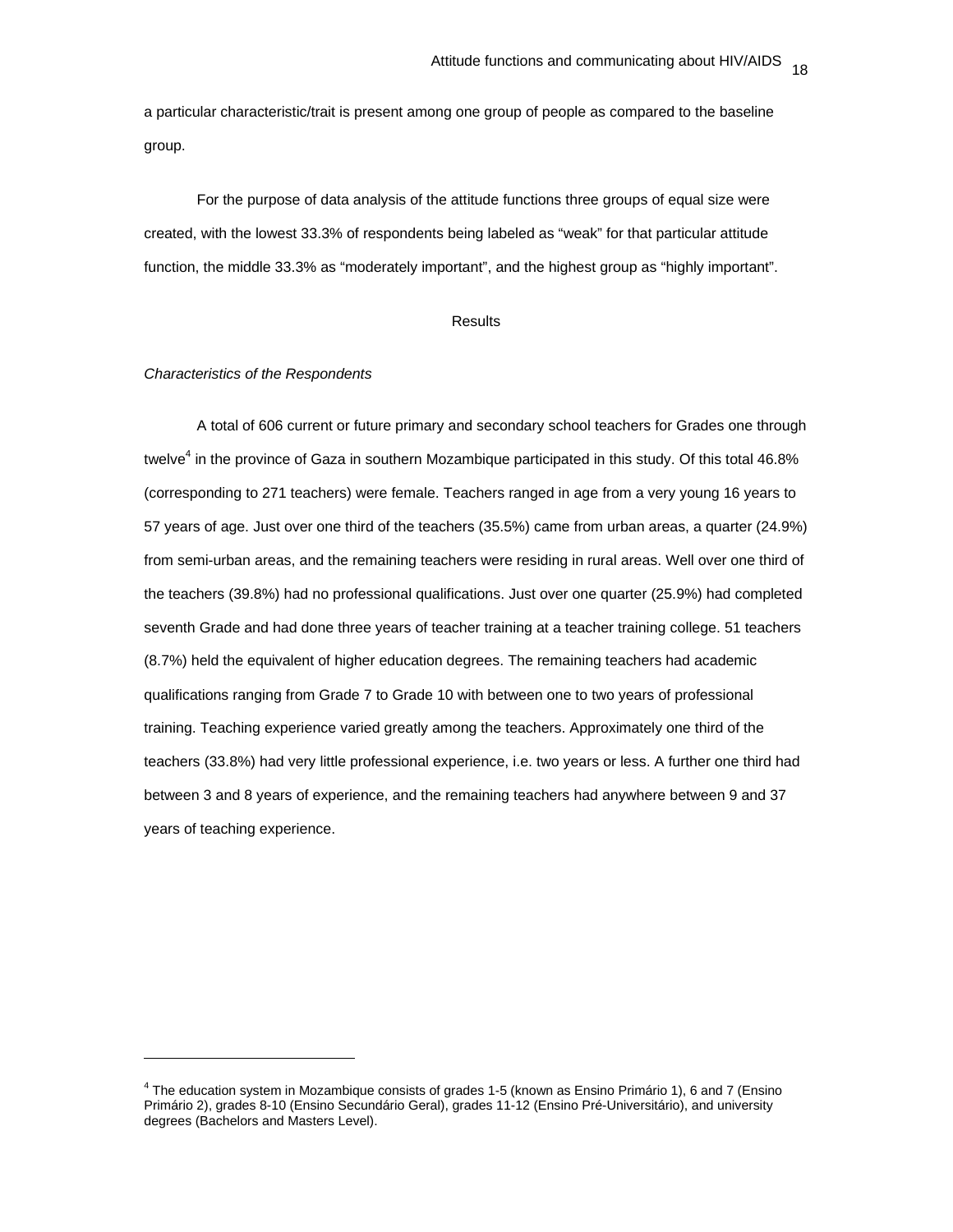*H 1: Using Value Expressive Attitude Function to Predict Willingness to Communicate about HIV/AIDS* 

An extensive qualitative study among teachers in India and Kenya (Action Aid, 2003) indicated that the extent to which teachers believe that talking about condoms and sexuality is an issue of values affects their approach to teaching about HIV/AIDS. Since value expressive attitude functions reflect perceptions of moral consequences of talking about HIV/AIDS, it was hypothesized that teachers who hold weak value expressive attitude functions (i.e. who are less concerned with moral issues) would be more willing to address HIV/AIDS than those who hold strong value expressive attitude functions.

Teachers were asked to indicate how many times they intended to talk about HIV/AIDS in the coming month, and how many times they had done so in the past month for various behaviors related to talking about HIV/AIDS in school and in the community. The results for the multinomial regression analyses are presented below for future intentions, past school behavior, and past community behavior, contrasting those teachers that have high consistent intentions and those that have limited intentions with those that have no intentions.

The analysis found that for teachers **future intentions** (table 3a) the overall model is statistically significant (log likelihood 139.575,  $X^2 = 37.548$ , df = 10, p < 0.001).

## **Table 3a: MLR Analysis: Using the Value-Expressive Attitude Function to Predict Teachers' Future Intentions to Talk About HIV/AIDS**

| Model          | -2 Log Likelihood | Chi-Square | df | Sia. |
|----------------|-------------------|------------|----|------|
| Intercept Only | 177.123           |            |    |      |
| Final          | 139.575           | 37.548     | 10 | ***  |

a.  $* p \le 0.05$ ,  $** p \le 0.01$ ,  $*** p \le 0.001$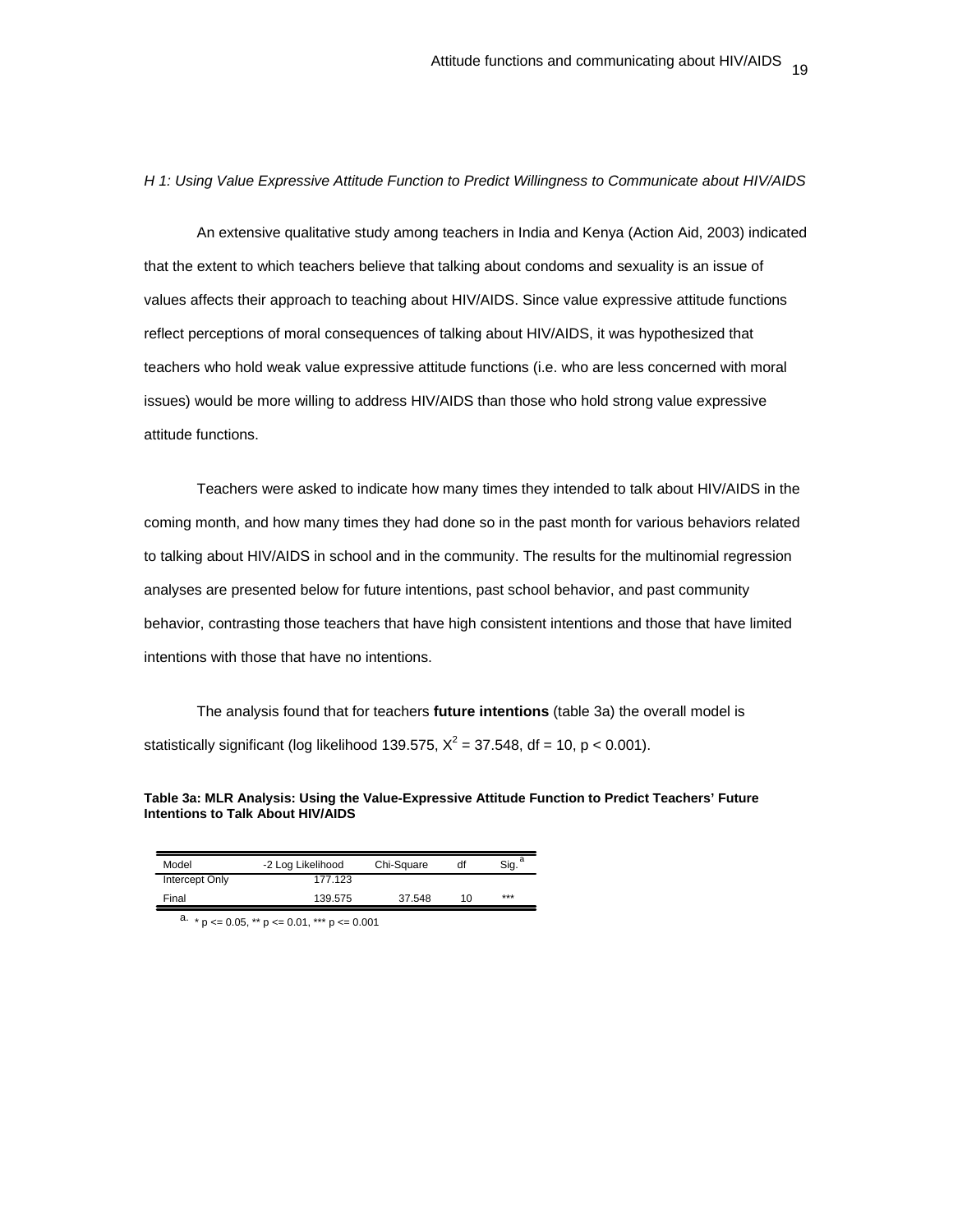| Intention (3 Levels) to<br>Talk About HIV/AIDS in |                             |             | Sig.    |        |             | 95% Confidence Interval for<br>Exp(B) |
|---------------------------------------------------|-----------------------------|-------------|---------|--------|-------------|---------------------------------------|
| the Coming Month                                  |                             | df          | 1-tail  | Exp(B) | Lower Bound | <b>Upper Bound</b>                    |
| High consistent behavior                          | Intercept                   | 1           |         |        |             |                                       |
|                                                   | Female                      | 1           |         | .948   | .602        | 1.492                                 |
|                                                   | Male                        | 0           |         |        |             |                                       |
|                                                   | Age 25 and under            |             | ***     | 4.572  | 2.503       | 8.352                                 |
|                                                   | Age 26 - 35                 | 1           | ***     | 2.705  | 1.614       | 4.534                                 |
|                                                   | Age over 35                 | 0           |         |        |             |                                       |
|                                                   | Values not important        | 1           | $***$   | 2.086  | 1.195       | 3.643                                 |
|                                                   | Values moderately important | 1           |         | 1.430  | .835        | 2.450                                 |
|                                                   | Values very important       | 0           |         |        |             |                                       |
| Limited behavior                                  | Intercept                   | 1           |         |        |             |                                       |
|                                                   | Female                      | 1           |         | 1.016  | .631        | 1.636                                 |
|                                                   | Male                        | $\mathbf 0$ |         |        | $\cdot$     |                                       |
|                                                   | Age 25 and under            | 1           | ***     | 2.948  | 1.573       | 5.525                                 |
|                                                   | Age 26 - 35                 | 1           | $\star$ | 1.806  | 1.057       | 3.085                                 |
|                                                   | Age over 35                 | 0           |         |        |             |                                       |
|                                                   | Values not important        | 1           |         | 1.310  | .733        | 2.340                                 |
|                                                   | Values moderately important |             |         | 1.023  | .586        | 1.785                                 |
|                                                   | Values very important       | 0           |         |        |             |                                       |

a. The reference category is: No, do not intend to talk about HIV/AIDS

Controlling for sex and age, when comparing teachers who have high consistent intentions to talk about HIV/AIDS in the coming month with those who do not intend to do so, teachers who declared that values were not an important consideration are 2.1 times ( $p \le 0.05$ : 95% C. I., ORs = 1.2 – 3.6,) more likely to demonstrate high consistent behavior than teachers for whom values are very important.

The second type of behavior examined was **past behavior in schools** (table 3b). Teachers were asked to indicate whether they had talked about HIV/AIDS in the classroom, before class with their students, and on other informal occasions in school in the past month. The overall model using value expressive attitude function to predict past behavior in schools is statistically significant (log likelihood 139.731,  $X^2 = 27.862$ , df = 10, p < 0.01).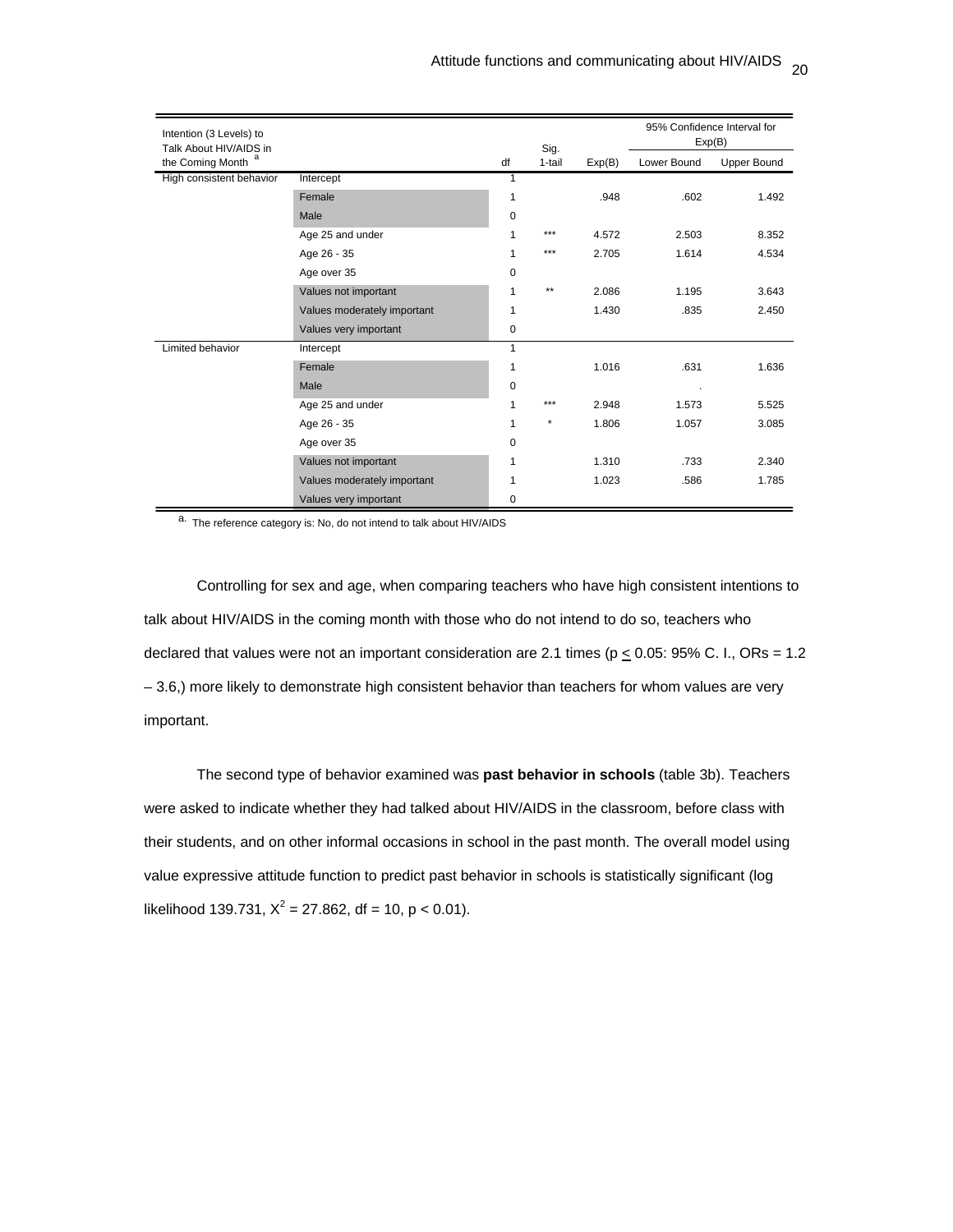#### **Table 3b: MLR Analysis - Using the Value-Expressive Attitude Function to Predict Teachers' Talking About HIV/AIDS in School in the Past Month**

| Model          | -2 Log Likelihood | Chi-Square | df | Sig. <sup>a</sup> |
|----------------|-------------------|------------|----|-------------------|
| Intercept Only | 167.592           |            |    |                   |
| Final          | 139.731           | 27.862     | 10 | **                |

a.  $* p \le 0.05$ ,  $** p \le 0.01$ ,  $*** p \le 0.001$ 

| Talked About HIV/AIDS<br>in School in Past Month |                             |             | Sig.   |        |             | 95% Confidence Interval for<br>Exp(B) |
|--------------------------------------------------|-----------------------------|-------------|--------|--------|-------------|---------------------------------------|
| $(3$ levels) <sup>a</sup>                        |                             | df          | 1-tail | Exp(B) | Lower Bound | <b>Upper Bound</b>                    |
| High consistent behavior                         | Intercept                   | 1           |        |        |             |                                       |
|                                                  | Female                      | 1           |        | .886   | .556        | 1.412                                 |
|                                                  | Male                        | 0           |        |        |             |                                       |
|                                                  | Age 25 and under            | 1           | $***$  | 2.636  | 1.488       | 4.669                                 |
|                                                  | Age 26 - 35                 | 1           |        | 1.175  | .679        | 2.034                                 |
|                                                  | Age over 35                 | $\mathbf 0$ |        |        |             |                                       |
|                                                  | Values not important        | 1           | $***$  | 2.163  | 1.206       | 3.880                                 |
|                                                  | Values moderately important | 1           | $***$  | 1.913  | 1.068       | 3.427                                 |
|                                                  | Values very important       | 0           |        |        |             |                                       |
| Limited behavior                                 | Intercept                   | 1           |        |        |             |                                       |
|                                                  | Female                      | 1           |        | 1.326  | .851        | 2.066                                 |
|                                                  | Male                        | 0           |        |        |             |                                       |
|                                                  | Age 25 and under            | 1           | $**$   | 2.193  | 1.238       | 3.884                                 |
|                                                  | Age 26 - 35                 | 1           |        | 1.301  | .778        | 2.175                                 |
|                                                  | Age over 35                 | $\Omega$    |        |        |             |                                       |
|                                                  | Values not important        | 1           |        | .851   | .494        | 1.468                                 |
|                                                  | Values moderately important |             |        | .978   | .581        | 1.646                                 |
|                                                  | Values very important       | 0           |        |        |             |                                       |

a. The reference category is: No, did not talk about HIV/AIDS

When comparing teachers with high consistent behavior in school with those who had not talked about HIV/AIDS teachers who considered values not important or only moderately important are 2.2 times ( $p \le 0.01$ : 95% C. I., ORs = 1.2 – 3.9) and 1.9 times ( $p \le 0.01$ : 95% C. I., ORs = 1.1 – 3.4), respectively, more likely to demonstrate high consistent behavior than teachers for whom values are very important.

A final multinomial logistic regression was run to determine the impact of the value-expressive attitude function on **past community behavior**. Teachers were asked to indicate how many times in the past month they had talked about HIV/AIDS informally in the community and at community awareness raising events. The overall model is statistically significant (log likelihood 139.731,  $X^2$  = 27.862, df = 10, p < 0.01). Controlling for age and sex (Table 3c), teachers who said values were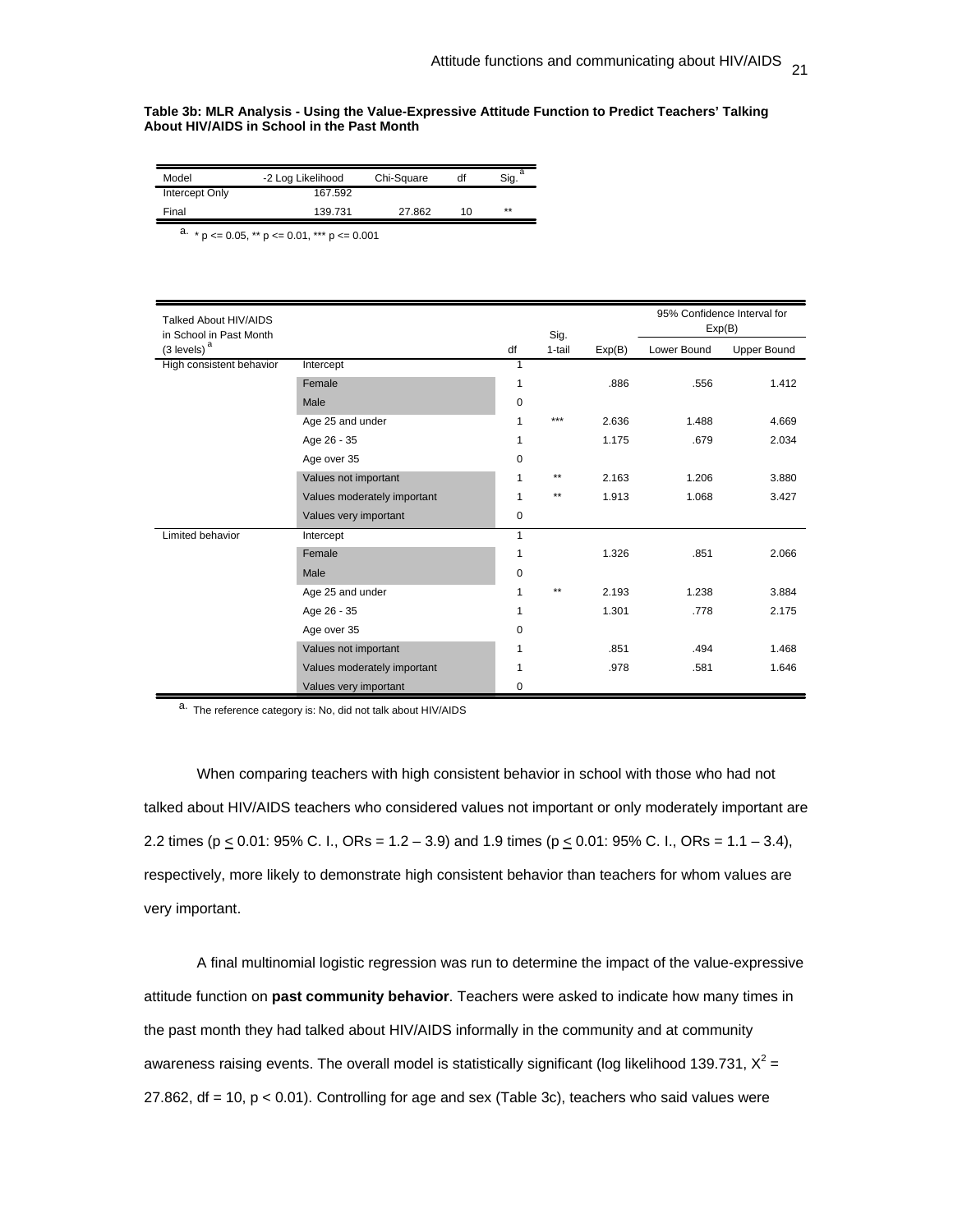either not important or who said values were only moderately important are 1.7 ( $p \le 0.05$ : 95% C. I.,

ORs =  $0.9 - 3.2$ ,) and 1.9 times ( $p \le 0.05$ : 95% C. I., ORs =  $1.0 - 3.4$ ) more likely, respectively, to

have shown high consistent past behavior in taking about HIV/AIDS in the community.

# **Table 3c: MLR Analysis – Using the Value-Expressive Attitude Function to Predict Teachers' Talking About HIV/AIDS in the Community in the Past Month**

| Model          | -2 Log Likelihood | Chi-Square | df | Sia.    |
|----------------|-------------------|------------|----|---------|
| Intercept Only | 167.402           |            |    |         |
| Final          | 143.709           | 23.694     | 10 | $\star$ |

a.  $* p \le 0.05$ ,  $** p \le 0.01$ ,  $*** p \le 0.001$ 

| Talked About HIV/AIDS<br>in Community in Past |                             |    | Sig. 1       |        | Exp(B)      | 95% Confidence Interval for |
|-----------------------------------------------|-----------------------------|----|--------------|--------|-------------|-----------------------------|
| Month (3 levels) <sup>a</sup>                 |                             | df | tail         | Exp(B) | Lower Bound | <b>Upper Bound</b>          |
| High consistent behavior                      | Intercept                   | 1  |              |        |             |                             |
|                                               | Female                      | 1  | $\star\star$ | .522   | .312        | .876                        |
|                                               | Male                        | 0  |              |        |             |                             |
|                                               | Age 25 and under            | 1  | $**$         | 2.577  | 1.346       | 4.932                       |
|                                               | Age 26 - 35                 | 1  | $\star\star$ | 2.184  | 1.193       | 4.000                       |
|                                               | Age over 35                 | 0  |              |        |             |                             |
|                                               | Values not important        | 1  | $\star$      | 1.735  | .927        | 3.248                       |
|                                               | Values moderately important | 1  | $\star$      | 1.873  | 1.019       | 3.442                       |
|                                               | Values very important       | 0  |              |        |             |                             |
| Limited behavior                              | Intercept                   | 1  |              |        |             |                             |
|                                               | Female                      | 1  |              | 1.001  | .647        | 1.547                       |
|                                               | Male                        | 0  |              |        |             |                             |
|                                               | Age 25 and under            | 1  | $\star$      | 1.703  | .991        | 2.927                       |
|                                               | Age 26 - 35                 | 1  |              | 1.093  | .657        | 1.818                       |
|                                               | Age over 35                 | 0  |              |        |             |                             |
|                                               | Values not important        | 1  |              | 1.163  | .682        | 1.985                       |
|                                               | Values moderately important | 1  |              | 1.324  | .786        | 2.228                       |
|                                               | Values very important       | 0  |              |        |             |                             |

a. The reference category is: No, did not talk about HIV/AIDS

In summary, the hypothesis that weak value expressive attitudes would influence willingness to communicate about HIV/AIDS is supported across all three types of behavior (controlling for age and sex). Teachers who hold weak value expressive attitudes are thus more willing to address HIV/AIDS.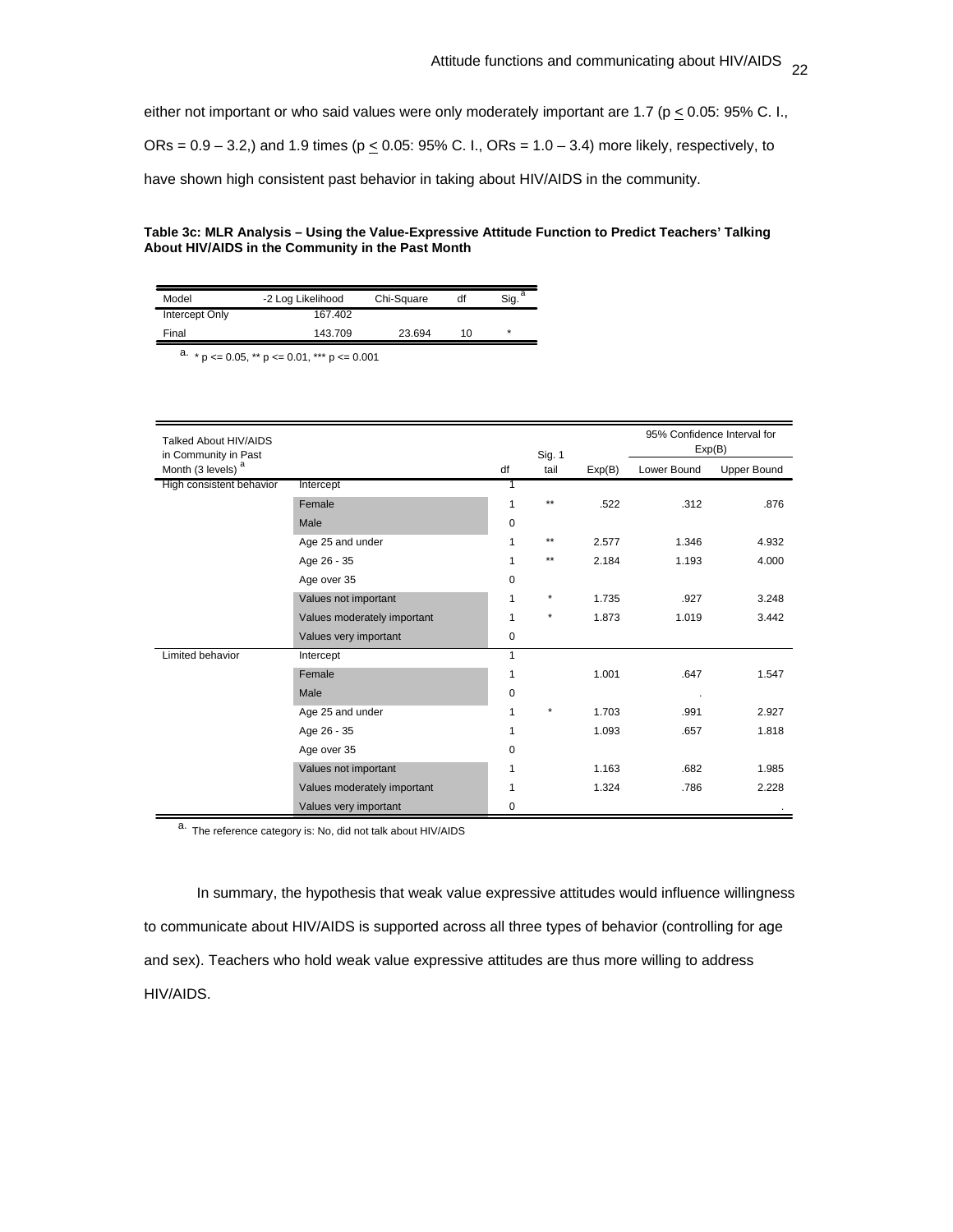*H 2: Using Utilitarian Attitude Function to Predict Willingness to Communicate about HIV/AIDS* 

Tables for the statistical analysis of this hypothesis (Tables 4a, 4b and 4c) can be found in Annex 2.

The overall model using the utilitarian attitude function to **predict intentions to talk about HIV/AIDS in the future** and controlling for age and sex (Table 4a, Annex 2) is statistically significant (log likelihood 136.711,  $X2 = 42.884$ , df = 10,  $p < 0.001$ ). With respect to future intentions, the results show that teachers who hold a highly utilitarian attitude toward talking about condoms/sexuality in schools are 2.4 times ( $p < 0.01$ : 95% C. I., ORs =  $1.6 - 4.2$ ) more likely to intend to talk about HIV/AIDS in the coming month than those who hold a low utilitarian attitude.

The model using utilitarian attitude functions to predict **past behavior in school** (Table 4b, Annex 2) is also statistically significant (log likelihood 133.723,  $X2 = 27.144$ , df = 10, p < 0.01) and exhibit essentially. Comparing teachers with high consistent behavior with those who stated they had not talked about HIV/AIDS in school in the past month, teachers with a high utilitarian attitude are 2.2 times ( $p \le 0.01$ : 95% C. I., ORs = 1.2 – 4.0) more likely to have talked about HIV/AIDS than their colleagues with a low attitude).

Finally, with respect to **community behavior** (Table 4c, Annex 2) the model using the utilitarian attitude function to predict past community behavior is also significant. However, analysis of the table reveals that the significance is based solely on the contribution of the age factor to the model, and that the utilitarian attitude function has no influence on the relationship.

In summary, the hypothesis that utilitarian attitudes would influence willingness to communicate about HIV/AIDS is supported across all three types of behavior (controlling for age and sex). Teachers who hold strong utilitarian attitudes are thus more willing to address HIV/AIDS.

*H 3: Using the Socio-Defensive Attitude Function to Predict Willingness to Communicate about HIV/AIDS* 

A similar analysis to the above was carried out for the socio-defensive attitude function, using this attitude function to predict the three behaviors (and controlling for age and sex). The pattern for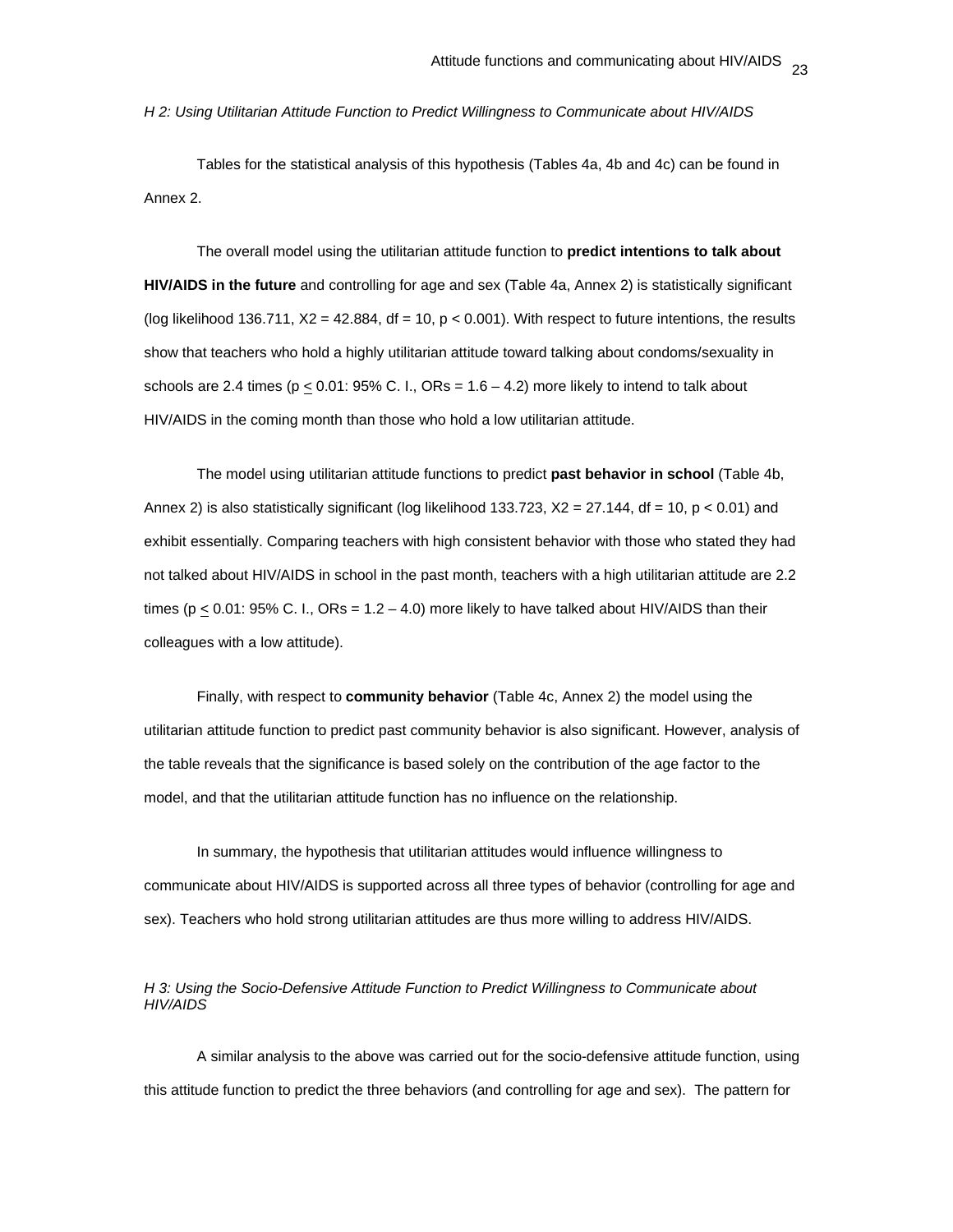this attitude function was identical to the previous attitude function, with the high socio- defensive attitude function predicting future behavior (log likelihood 136.002,  $X2 = 38.127$ , df = 10, p < 0.001 – see Table 5a, Annex 2) and past school behavior (Tables 5b, Annex 2) but not past community behavior. Thus comparing teachers with **high consistent intention of talking about HIV/AIDS in the future** to those who do not intend to talk about HIV/AIDS, teachers with high socio-defensive attitudes are 2.1 times ( $p \le 0.01$ : 95% C. I., ORs = 1.2 – 3.8) more likely to intend to talk about HIV/AIDS. And comparing teachers with high consistent behavior to those who did not talk about HIV/AIDS **in school** in the past month, teachers who have high socio-defensive attitudes are 1.8 times  $(p < 0.05: 95\% C. I., ORs = 1.0 - 3.1)$  more likely to talk about HIV/AIDS than teachers with low socio-defensive attitudes (controlling for age and sex). Contrary to what was expected socio-defensive attitudes do not influence **past behavior of talking about HIV/AIDS in communities**.

# *H 4: Using the Socio-Adjustive Attitude Function to Predict Willingness to Communicate about HIV/AIDS*

The final hypothesis of the study concerned socio-adjustive attitude functions. None of the models for this hypothesis were significant. There was thus no evidence of a link between this attitude function and future intentions or past school and community behavior.

#### **Discussion**

Attitude function theory has been applied to HIV/AIDS only to very limited extent. Previous studies have used attitude function theory to examine attitudes that people hold with regard to people with AIDS (Herek & Capitano, 1998; Reeder & Pryor, 2000). None of the research reviewed in preparation for this study had used attitude function theory to predict teachers' willingness to talk about sex and condoms in schools.

The findings presented here suggest that attitude functions may constitute a useful avenue for gaining more detailed insight into the specific reasons why teachers may decide not to address this topic. In practical terms, the findings of the study suggest that if teachers hold different attitude functions toward talking about sexuality and condoms, then communication activities, training campaigns, and other activities may need to be tailored to these attitude functions by taking the attitude functions as a starting point for designing messages.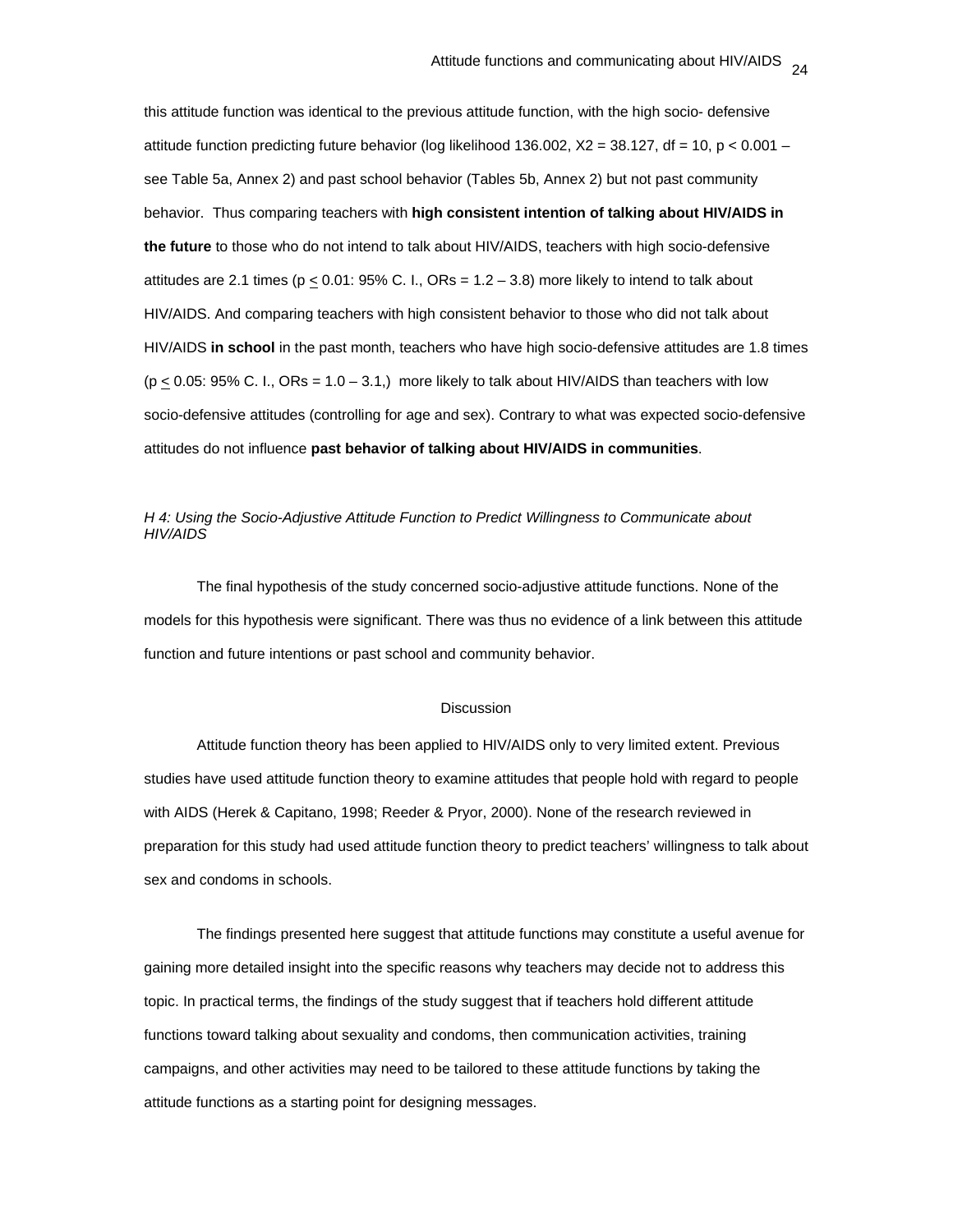This study looked only at attitude functions with respect to talking about sexuality and condoms with students, since this was identified as major bottleneck for teachers during the pilot phase of this study. Future studies should continue to investigate the usefulness of attitude function theory in predicting other HIV/AIDS related behaviors, such as attitudes toward involving parents and communities, and attitudes toward talking about people with HIV/AIDS. In addition, having identified the various attitude functions, it becomes necessary to identify interventions that make it possible to either select teachers on the basis of their predominant attitude functions, or to work on means of promoting attitude change. One useful avenue would be to examine whether attitude functions differ among teachers (and other population groups) of different ages, with different levels of training/teaching experience, and with different levels of experience with HIV/AIDS.

Various categorizations of attitude functions exist in the literature. This study hypothesized that in addition to the traditional "catalogue" of attitude functions that has found consistent support in the literature (knowledge, utilitarian, ego-expressive, socio-adjustive and value-expressive attitude functions) a sixth attitude function would be present, namely a socio-defensive function. The sociodefensive attitude function was operationalized as representing a concern with defending others and a fear for the fate of the community and society at large, if HIV/AIDS is not addressed. Support was found for the existence of this particular attitude function and for its capacity to predict teachers' willingness to communicate about HIV/AIDS in terms of future intentions and past school behavior. Future studies should seek to find further support for the existence of this attitude function and identify to what extent this attitude function is present in other population groups.

In general, the present study finds support for the usefulness of using attitude functions in examining behavior among teachers. This suggests that attitude functions may have applications beyond the areas in which it has been applied to date.

#### Limitations

The study considered only frequency of behavior and not the actual content that teachers were addressing. It is possible, however, that differences in the content discussed by teachers with their students in the different settings (future behavior, past school behavior and past community behavior) are also a function of individual difference variables. In this study, frequency is presented as a desirable outcome, but it should be noted that frequency of communicating about HIV/AIDS is not in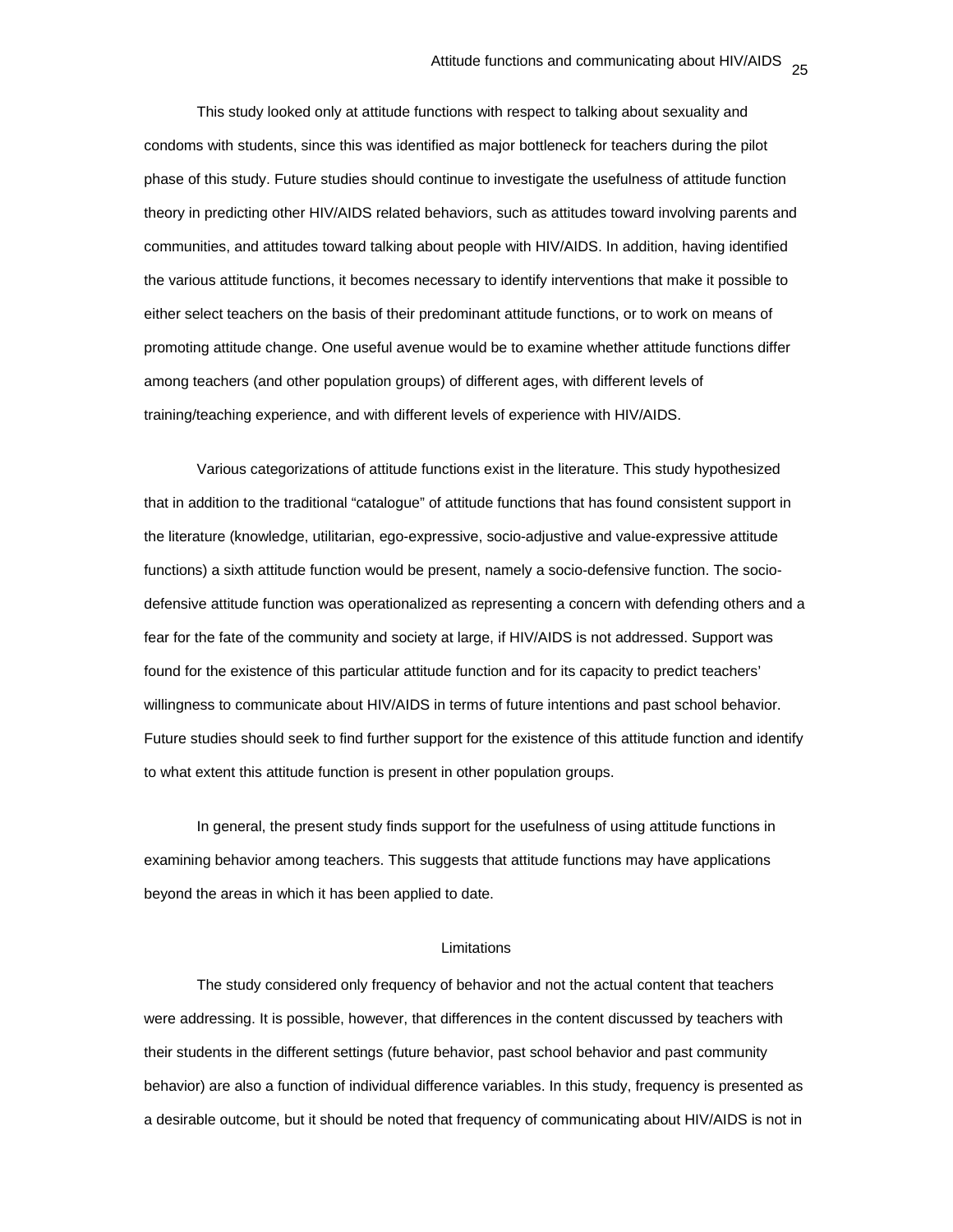itself a guarantee of quality of the content and interaction. Secondly, while the study considered both past school and community behavior as predicted variables and used various items to create a composite for these two measures, only one item was used to generate an overall measure of future intentions. Apart from the obvious problems of reliability, this also had the disadvantage of making it impossible to draw comparisons in terms of future school and community behavior, as had been done for the past behavior. Furthermore, the study relied entirely on self-report by teachers. Reliance on self-report can be problematic and may threaten the validity of the findings. It is possible that participants were biased in their replies, and that they may have felt uncomfortable in replying honestly to certain questions. Finally, the study was conducted in southern Mozambique only, where teachers tend to be better trained than those in other parts of the country. In addition, Gaza province is exceptional because it has a very substantial number of female teachers (almost half of the teaching force) whereas nationwide the women occupy only one quarter of the teaching positions. Because of these particularities of the province, care must be taken in generalizing the findings of this study.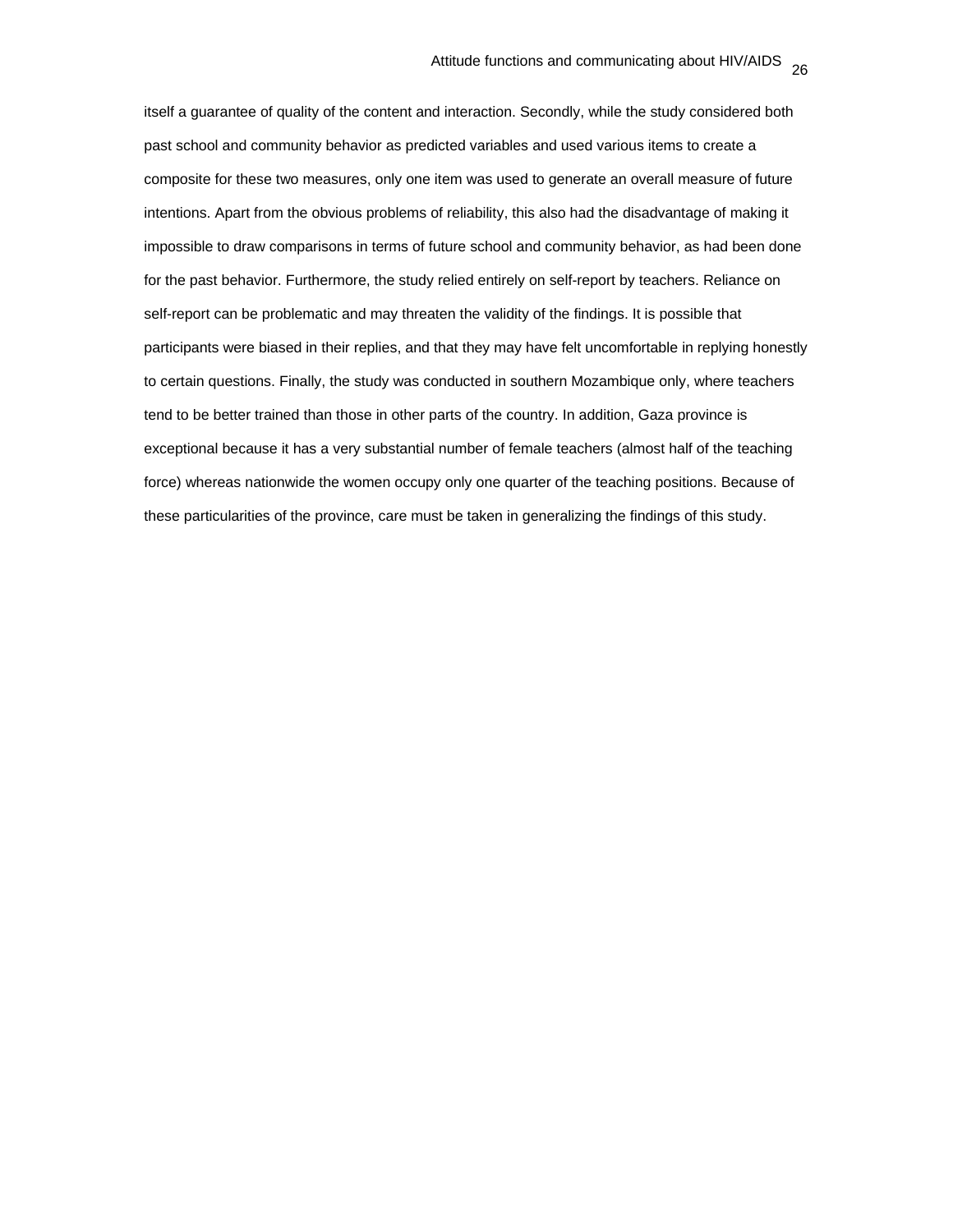References

ActionAid. (2002). The Sound of Silence – Difficulties in Communicating on HIV/AIDS In Schools: Action Aid.

 Brook, U. (1999). AIDS Knowledge and Attitudes of Pupils Attending Urban High Schools in Israel. Patient Education and Counseling, 36, 271-278.

 Chifunyse, T., Benoy, H., & Mukiibi, B. (2002). An Impact Evaluation of Student Teacher Training in HIV/AIDS Education in Zimbabwe. Evaluation and Program Planning, 25, 377-385.

Chiwela M. J. & Mwape, K. G. (1999). Integration of teaching HIV/AIDS prevention and psychosocial life skills into school and college curricula in Zambia. Lusaka, Zambia: UNESCO.

Coombe, C. (2002). Mitigating the Impact of HIV/AIDS on Education Supply, Demand and Quality. In G. A. Cornia (Ed.), AIDS, Public Policy and Child Well-Being: *UNICEF*.

 Coombe, C., & Kelly, M. J. (2002). Education as a Vehicle for Change. Prospects UNESCO, 31(3), 435-446.

 Davis, C., Noel, M. B., Chan, S.-F. F., & Wing, L. S. (1998). Knowledge, Attitudes and Behaviors Related to HIV and AIDS Among Chinese Adolescents in Hong Kong. Journal of Adolescence, 21, 657-665.

 Dawson, L. J., Chunis, M. L., Smith, M. D., & Carboni, A. A. (2001). The Role of Academic Discipline and Gender in High School Teachers' AIDS-Related Knowledge and Attitudes. Journal of School Health, 71(1), 3-8.

 Greenwald, A. (1989). Why are Attitudes Important. In A. R. Pratkanis & S. J. Breckler & A. G. Greenwald (Eds.), Attitude Structure and Function (pp. 429-440). HIillsdale, NJ: Earlbaum.

 Herek, G. M. (1987). Can Functions Be Measured? A New Perspective on the Functional Approach To Attitudes. Social Psychology Quarterly, 50(4), 285-303.

 Herek, G. M. (2000). The Social Construction of Attitudes: Functional Consensus and Functional Divergence in the U.S. Public's Reactions to AIDS. In G. R. Maio & J. M. Olson (Eds.), Why We Evaluate Functions of Attitudes (pp. 325-364). Mahwah, NJ: Lawrence Erlbaum Associates.

 Herek, G. M., & Capitanio, J. P. (1998). Symbolic Prejudice or Fear of Infection? A Functional Analysis of AIDS-Related Stigma Among Heterosexual Adults. Basic and Applied Social Psychology, 20(3), 230-241.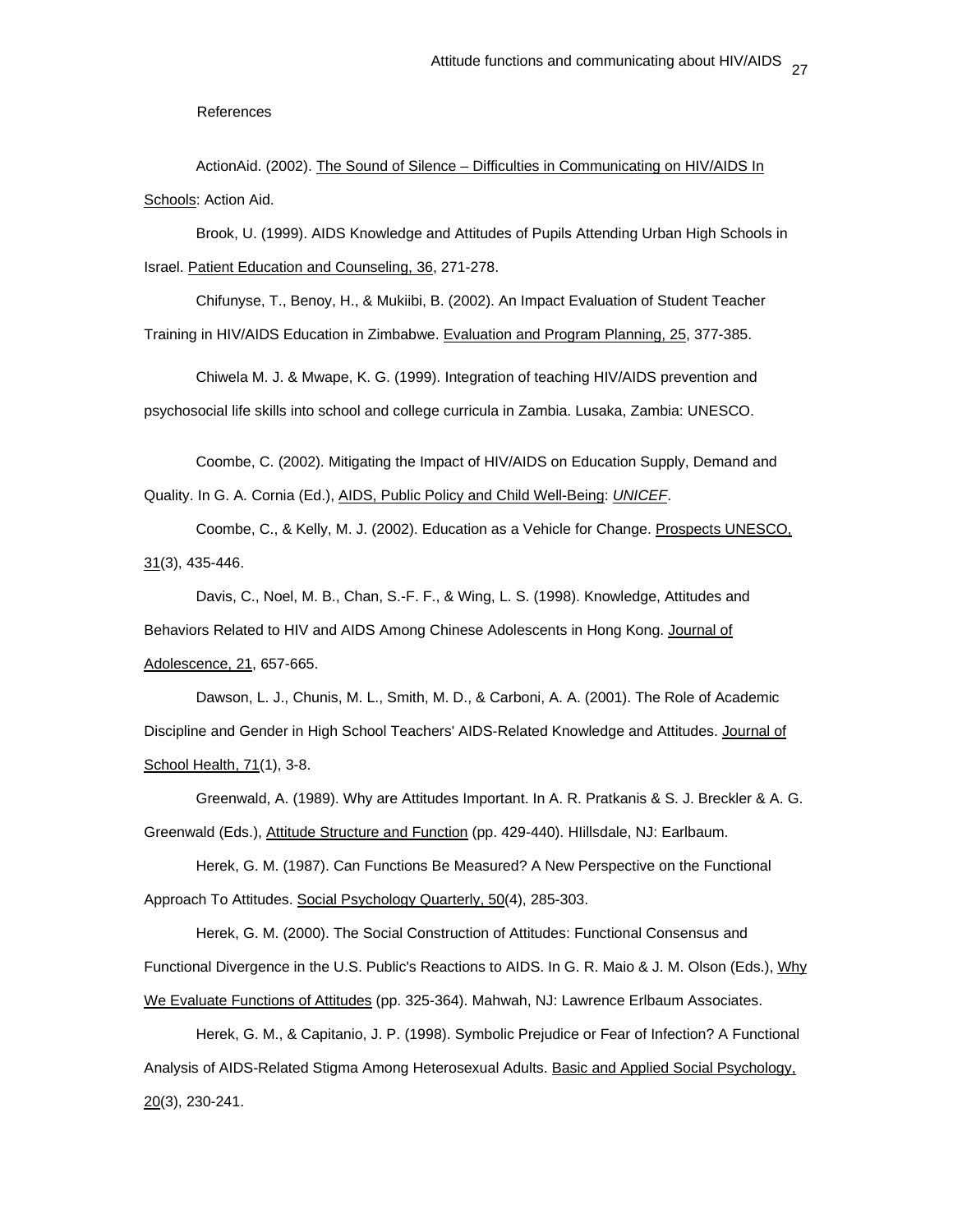Horizons. (2001). Reducing HIV Infection Among Youth: What Can Schools Do? : The Population Council, Inc.

Katz, D. (1960). The Functional Approach to the Study of Attitudes. Public Opinion Quarterly, 24, 163-204.

 Kelly, M. J. (2002). Defeating HIV/AIDS Through Education. Lusaka, Zambia: University of Zambia.

Kelly, M. J. (2003). Preventing HIV Transmission through Education (Unpublished paper).

 Kruglansky, A. W., & Thompson, E. P. (1999). Persuasion by a Single Route: A View From the Unimodel. Psychological Inquiry, 10(2), 83-110.

 Lin, W.-S., & Wilson, J. T. (1998). Science Teachers' Intentions to Teach About HIV/AIDS. Procedures of National Science Council, 8(2), 77-85.

 Macintyre, K., Brown, L., & Sosler, S. (2001). "Its not what you know but who you knew": Examining the Relationship Between Behavior Change and AIDS Mortality in Africa. AIDS Education and Prevention, 13(2), 160-174.

 Malambo, R. M. (2000). Teach Them While They are Young, They Will Live to Remember. Current Issues in Comparative Education, 3(1).

Marsh, K. L. & Julka, D. L. (2000). A Motivational Approach to Experimental Tests of Attitude Functions Theory. In Maio, G. R., and Olson, J. M. (Eds.), Why we evaluate: Functions of attitudes (pp. 271-294). Mahwah, NJ: Erlbaum.

 Mkumba, S., & Edwards, J. (1992). Study into the Attitudes, Knowledge and Behavior of Students at Higher Institutions of Learning. Paper presented at the 3rd Zambian AIDS NGO Conference, Lusaka, Zambia.

Piko, B. (2001). Smoking in adolescence: Do attitudes matter? Addictive Behaviors, 26.

Petty, R. E., Wheeler, S.C., & Bizer, G. Y. (2000). Attitude Functions and Persuasion: An Elaboration Likelihood Approach to Matched Versus Mismatched Messages. . In Maio, G. R., and Olson, J. M. (Eds.), Why we evaluate: Functions of attitudes (pp. 133-162). Mahwah, NJ: Erlbaum.

Ragon, B. M. & Mouzon, L.T. (1999). Attitudes and Beliefs of Adolescents Toward the Use of Tobacco: A 16-Year Follow-up. The International Electronic Journal of Health Education, 2 (3), 120- 126.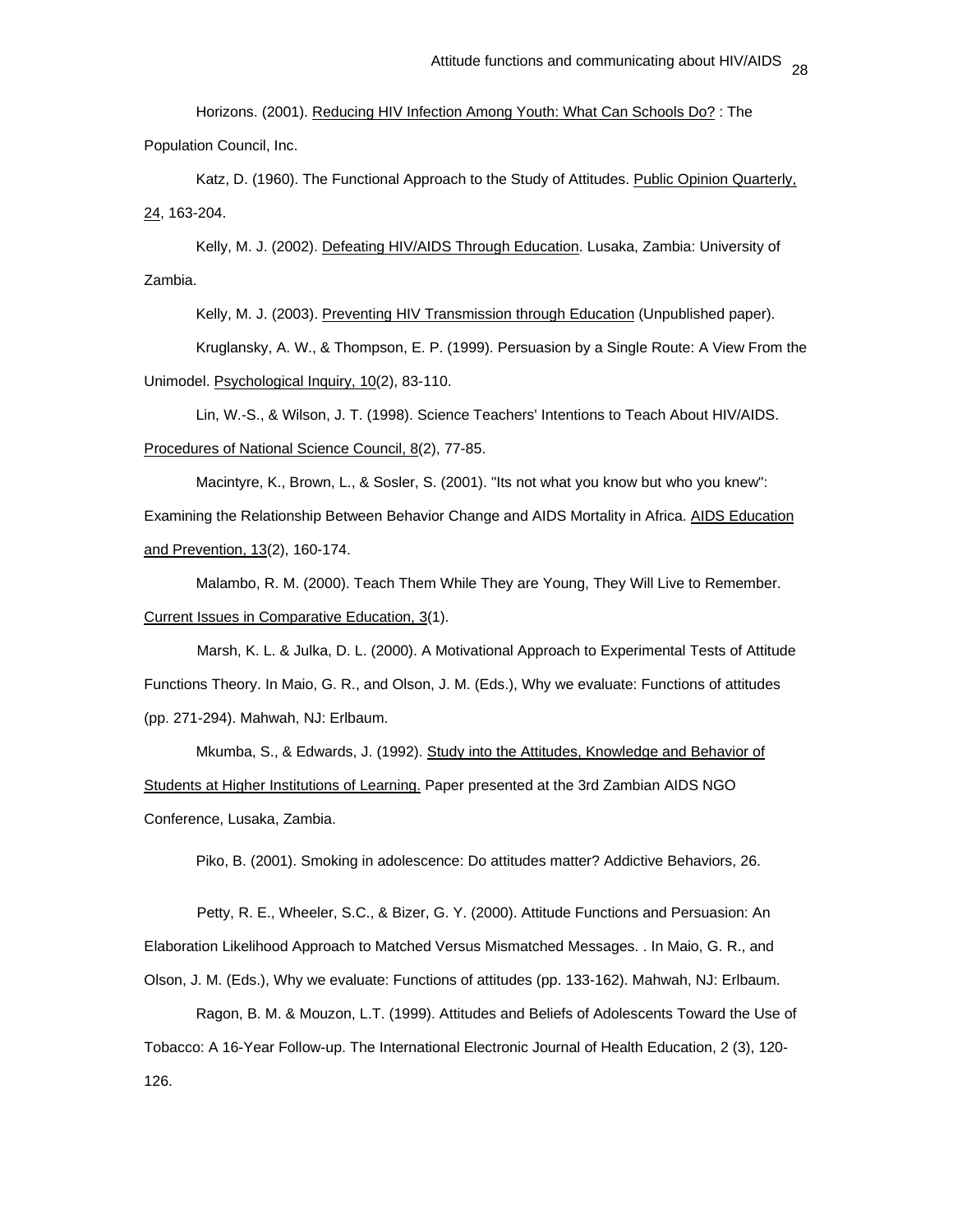Reeder, G.D., & Pryor, J. B. (2000). Attitudes towards persons with HIV/AIDS: Linking a functional approach with underlying process. In Maio, G. R., and Olson, J. M. (Eds.), Why we evaluate: Functions of attitudes (pp. 295-324). Mahwah, NJ: Lawrence Erlbaum Associates.

 Ressler, W. H., & Toledo, E. (1997). A Functional Perspective on Social Marketing: Insights from Israel's Bicycle Helmet Campaign. Journal of Health Communication, 2, 145-156.

Shavitt, S (1989). Operationalizing Functional Theories of Attitude. Chapter 12 in Pratkanis, A. R., Breckler, S. J. & Greenwald. A.G. Attitude Structure and Function (pp. 311-337). Mahwah, NJ. Lawrence Erlbaum Associates.

 Sikand, A., Fisher, M., & Friedman, S. B. (1996). AIDS Knowledge, Concerns and Behavioral Changes Among Inner City high School Students. Adolescent Health Brief, 18, 325-328.

 Snyder, M., & DeBono, K. G. (1985). Appeals to Image and Claims About Quality: Understanding the Psychology of Advertising. Journal of Social Psychology, 49, 586-587.

Thompson, E. P., Kruglanski, A. W., & Spiegel, S. (2000). Attitudes as knowledge structures and persuasion as a specific case of subjective knowledge acquisition. In Maio, G. R., and Olson, J. M. (Eds.), Why we evaluate: Functions of attitudes (pp. 59-96). Mahwah, NJ: Erlbaum.

UNAIDS. (1997). Learning and Teaching about AIDS in schools. Geneva: UNAIDS.

UNAIDS. (2003). AIDS Epidemic Update: UNAIDS.

 Venier, J. L., Ross, M., W, & Adebowale, A. (1997). HIV/AIDS Related Social Anxieties in Adolescents in Three African Countries. Social Science Medicine, 46(3).

 Visser, M. (2002). Where Teachers Fear to Tread - Communicating About HIV/AIDS in Mozambique. Paper presented at the Association for Educational Communications and Technology (AECT), Dallas, Texas.

 Visser, M., Arpan, L., & Heald, G., R. (2003). Functions of Attitudes toward Cigarette Smoking among Adolescents - An Initial Investigation and Possible Implications for Anti-Smoking Messages. In N. C. Association (Ed.). Miami.

 World Bank. (2002). Education and HIV/AIDS: A Window of Hope. Washington DC: The World Bank.

 Wyman, M., & Snyder, M. (1997). Attitudes Toward "Gays in the Military": A Functional Perspective. Journal of Applied Social Psychology, 27(4), 306-329.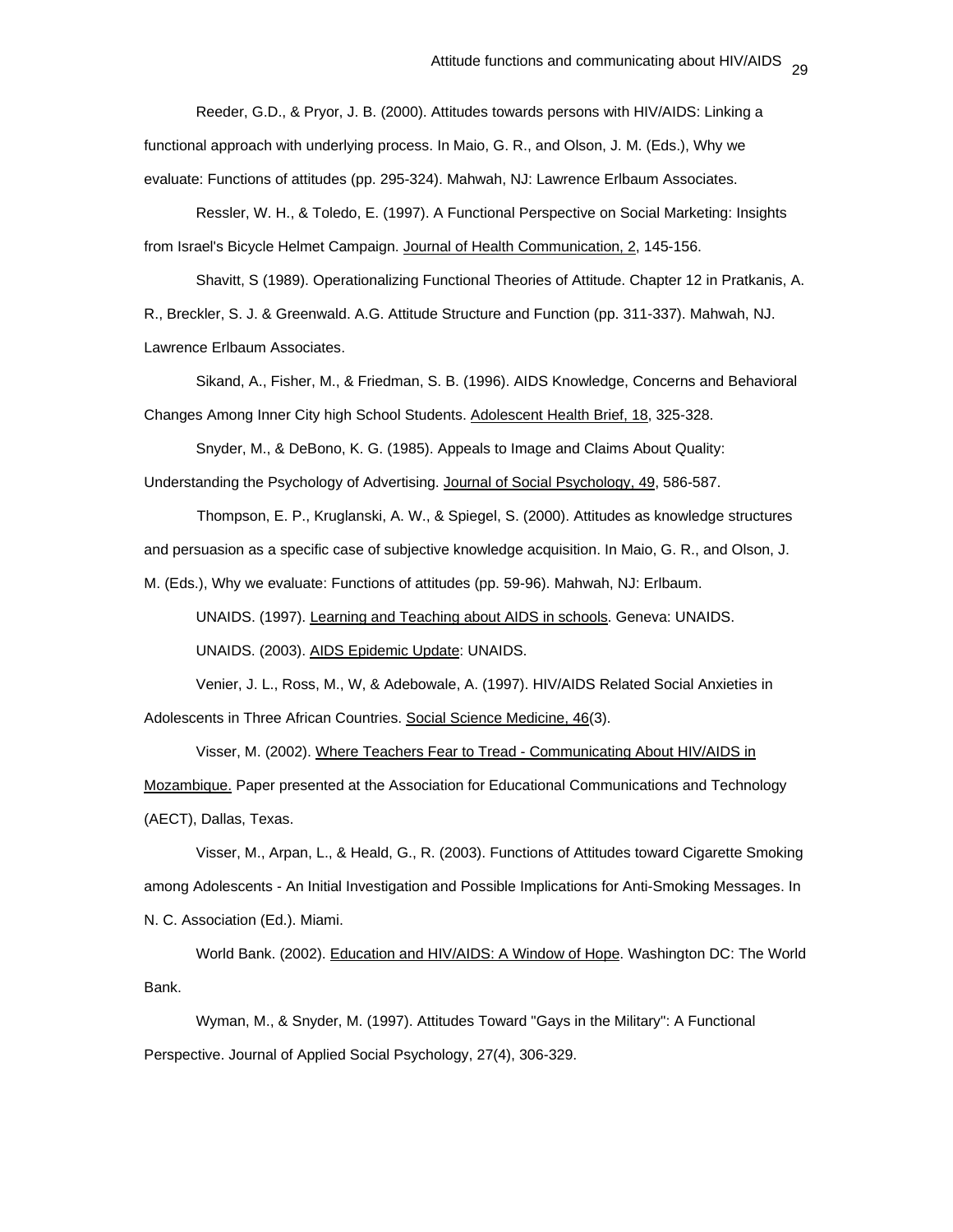# Annex 1

# **Final PCA Solution for Attitude Functions**

| Factor Pattern Matrix <sup>a</sup> |                    |             |                     |                  |                    |           |  |
|------------------------------------|--------------------|-------------|---------------------|------------------|--------------------|-----------|--|
|                                    |                    |             | Factors             |                  |                    |           |  |
|                                    | Socio<br>Adjustive | Utilitarian | Value<br>Expressive | Ego<br>Defensive | Socio<br>Defensive | Knowledge |  |
| <b>AVOIDDTS</b>                    |                    |             |                     |                  |                    | .691      |  |
| <b>AVOIDPRE</b>                    |                    |             |                     |                  |                    | .736      |  |
| <b>HAVEMICR</b>                    |                    | .710        |                     |                  |                    |           |  |
| <b>MAYTEAR</b>                     |                    | .759        |                     |                  |                    |           |  |
| <b>PANIC</b>                       |                    |             |                     | $-718$           |                    |           |  |
| SPREADMO                           |                    |             |                     | $-775$           |                    |           |  |
| KIDNAUGH                           | .656               |             |                     |                  |                    |           |  |
| <b>SUICIDE</b>                     |                    | .550        |                     |                  |                    |           |  |
| <b>NERVOUS</b>                     |                    |             |                     | $-526$           |                    |           |  |
| <b>CONDDIS</b>                     |                    | .715        |                     |                  |                    |           |  |
| <b>KIDFEAR</b>                     |                    |             |                     |                  |                    | $-.490$   |  |
| <b>ABSTAIN</b>                     |                    |             | .691                |                  |                    |           |  |
| <b>POLYGAMY</b>                    |                    |             | .713                |                  |                    |           |  |
| <b>MORALED</b>                     | .719               |             |                     |                  |                    |           |  |
| PROSTNOL                           | .563               |             |                     |                  |                    |           |  |
| <b>REDPROST</b>                    |                    |             | .693                |                  |                    |           |  |
| <b>SEXABUSE</b>                    |                    |             | .747                |                  |                    |           |  |
| <b>ONPURPOS</b>                    |                    |             |                     |                  | $-681$             |           |  |
| <b>PARPROST</b>                    | .620               |             |                     |                  |                    |           |  |
| <b>IMORALTY</b>                    |                    |             |                     |                  | $-586$             |           |  |
| <b>REDWRKRS</b>                    |                    |             |                     |                  | $-769$             |           |  |
| <b>REDECNMY</b>                    |                    |             |                     |                  | $-0.845$           |           |  |
| SOSCONS                            | .703               |             |                     |                  |                    |           |  |
| <b>IMPACT</b>                      | .672               |             |                     |                  |                    |           |  |
| <b>TEACHOTH</b>                    | .732               |             |                     |                  |                    |           |  |

Extraction Method: Principal Component Analysis.

Rotation Method: Oblimin with Kaiser Normalization.

a. Values smaller than 2.0 were ommitted from the table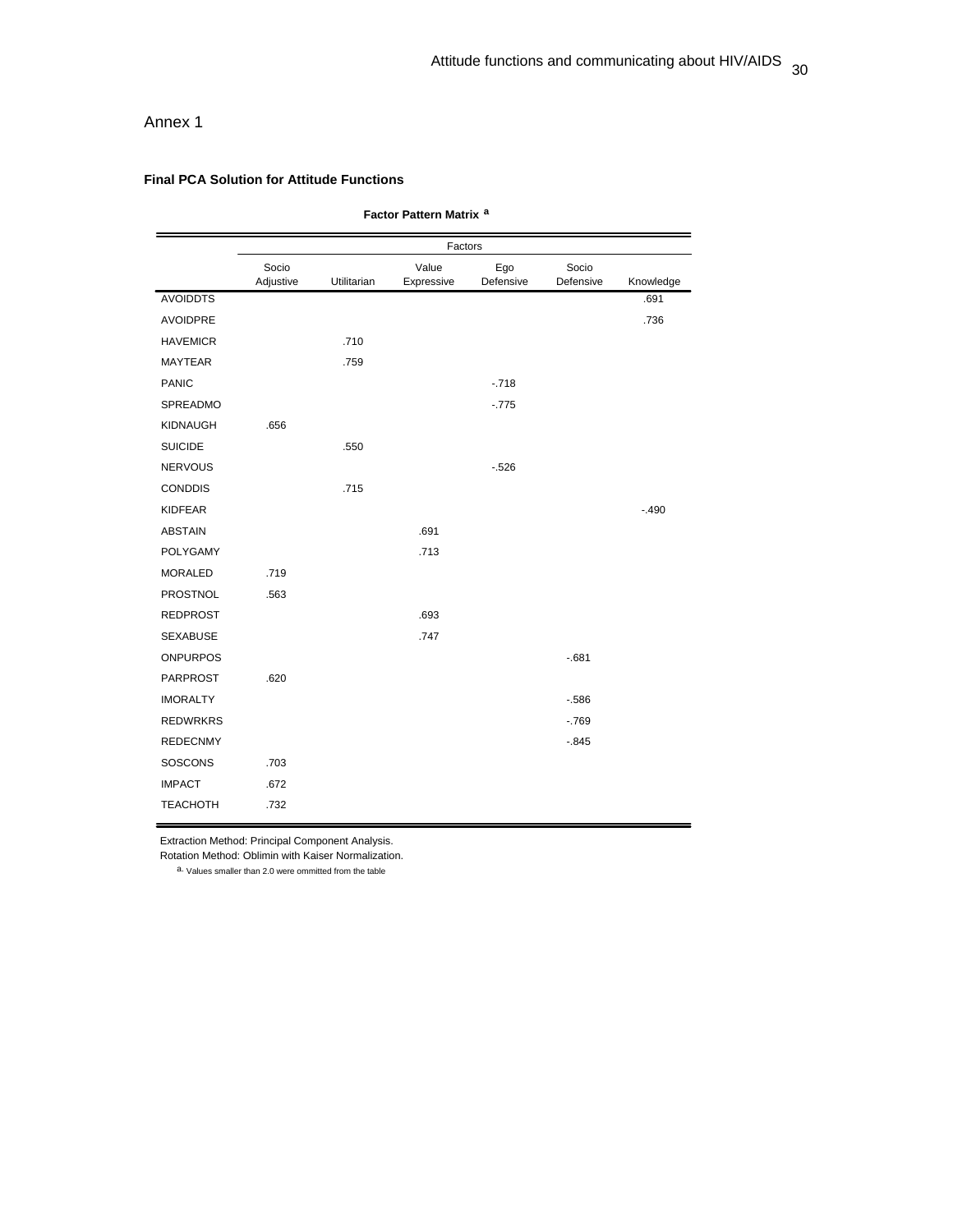# **Correlations Between Attitude Functions in Final Solution**

| Factor              | Socio<br>Adjustive | <b>Utilitarian</b> | Value<br>Expressive | Ego<br>Defensive | Socio<br>Defensive | Knowledge |
|---------------------|--------------------|--------------------|---------------------|------------------|--------------------|-----------|
| Socio<br>Adjustive  | 1.000              | .196               | .344                | $-135$           | $-278$             | .121      |
| Utilitarian         | .196               | 1.000              | .145                | $-255$           | $-.388$            | $-112$    |
| Value<br>Expressive | .344               | .145               | 1.000               | $-165$           | $-153$             | .800      |
| Ego Defensive       | $-135$             | $-255$             | $-165$              | 1.000            | .223               | $-239$    |
| Socio<br>Defensive  | $-.278$            | $-.388$            | $-153$              | .223             | 1.000              | .537      |
| Knowledge           | .121               | $-112$             | .800                | $-239$           | .537               | 1.000     |

#### **Factor Correlations**

Extraction Method: Principal Component Analysis.

Rotation Method: Oblimin with Kaiser Normalization.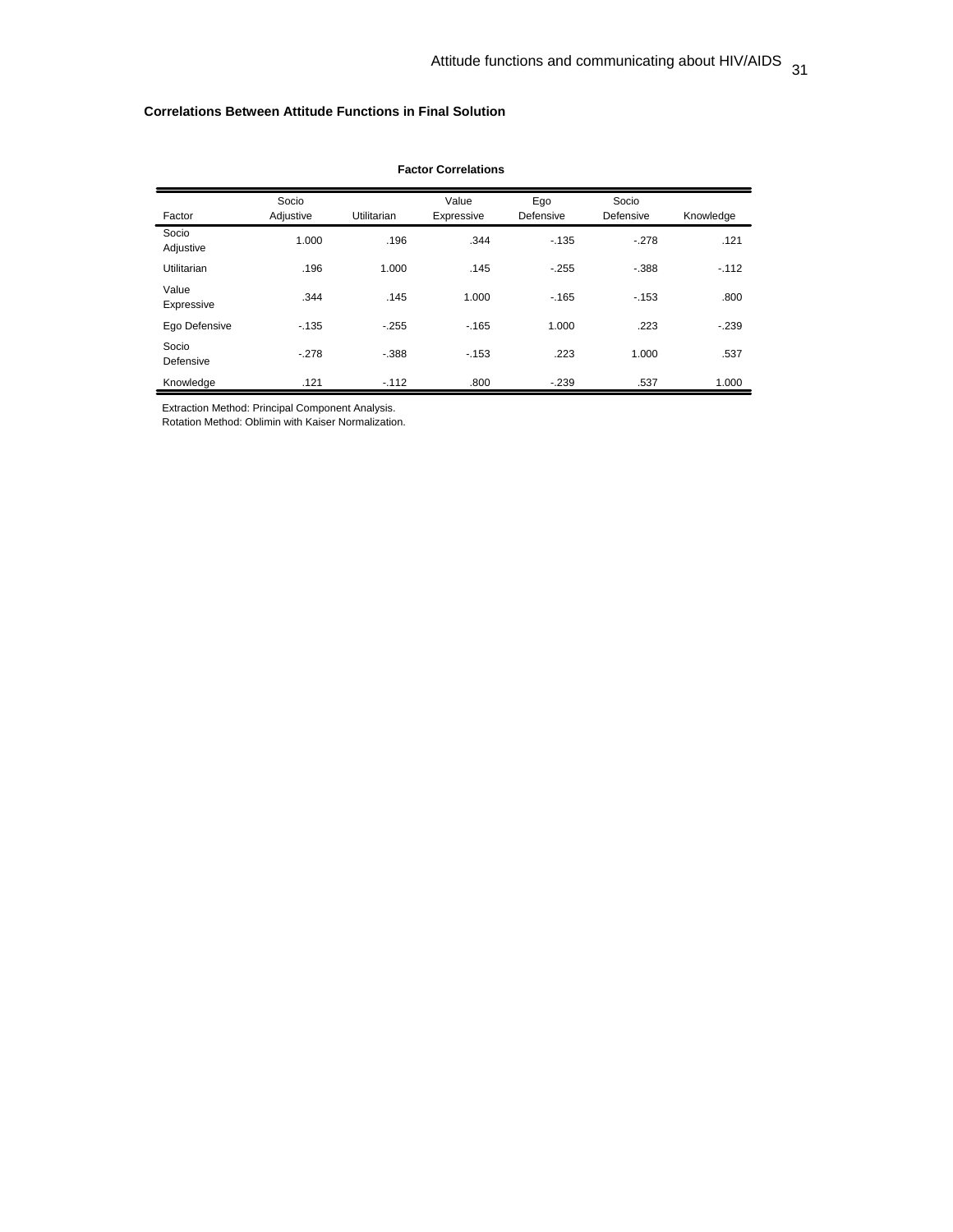Annex 2

#### **Table 4a: MLR Analysis: Using the Value-Expressive Attitude Function to Predict Teachers' Future Intentions to Talk About HIV/AIDS**

| Model          | -2 Log Likelihood | Chi-Square | df | Sig. |
|----------------|-------------------|------------|----|------|
| Intercept Only | 177.123           |            |    |      |
| Final          | 139.575           | 37.548     | 10 | ***  |

a.  $\star$  p  $\lt$  = 0.05,  $\star$  p  $\lt$  = 0.01,  $\star$  $\star$  p  $\lt$  = 0.001

| Intention (3 Levels) to<br>Talk About HIV/AIDS in |                             |             | Sig.    |        | 95% Confidence Interval for<br>Exp(B) |                    |
|---------------------------------------------------|-----------------------------|-------------|---------|--------|---------------------------------------|--------------------|
| the Coming Month                                  |                             | df          | 1-tail  | Exp(B) | Lower Bound                           | <b>Upper Bound</b> |
| High consistent behavior                          | Intercept                   |             |         |        |                                       |                    |
|                                                   | Female                      | 1           |         | .948   | .602                                  | 1.492              |
|                                                   | Male                        | 0           |         |        |                                       |                    |
|                                                   | Age 25 and under            |             | ***     | 4.572  | 2.503                                 | 8.352              |
|                                                   | Age 26 - 35                 | 1           | ***     | 2.705  | 1.614                                 | 4.534              |
|                                                   | Age over 35                 | $\mathbf 0$ |         |        |                                       |                    |
|                                                   | Values not important        | 1           | $***$   | 2.086  | 1.195                                 | 3.643              |
|                                                   | Values moderately important | 1           |         | 1.430  | .835                                  | 2.450              |
|                                                   | Values very important       | 0           |         |        |                                       |                    |
| Limited behavior                                  | Intercept                   | 1           |         |        |                                       |                    |
|                                                   | Female                      | 1           |         | 1.016  | .631                                  | 1.636              |
|                                                   | Male                        | 0           |         |        | $\cdot$                               |                    |
|                                                   | Age 25 and under            | 1           | ***     | 2.948  | 1.573                                 | 5.525              |
|                                                   | Age 26 - 35                 | 1           | $\star$ | 1.806  | 1.057                                 | 3.085              |
|                                                   | Age over 35                 | 0           |         |        |                                       |                    |
|                                                   | Values not important        | 1           |         | 1.310  | .733                                  | 2.340              |
|                                                   | Values moderately important | 1           |         | 1.023  | .586                                  | 1.785              |
|                                                   | Values very important       | $\mathbf 0$ |         |        |                                       |                    |

a. The reference category is: No, do not intend to talk about HIV/AIDS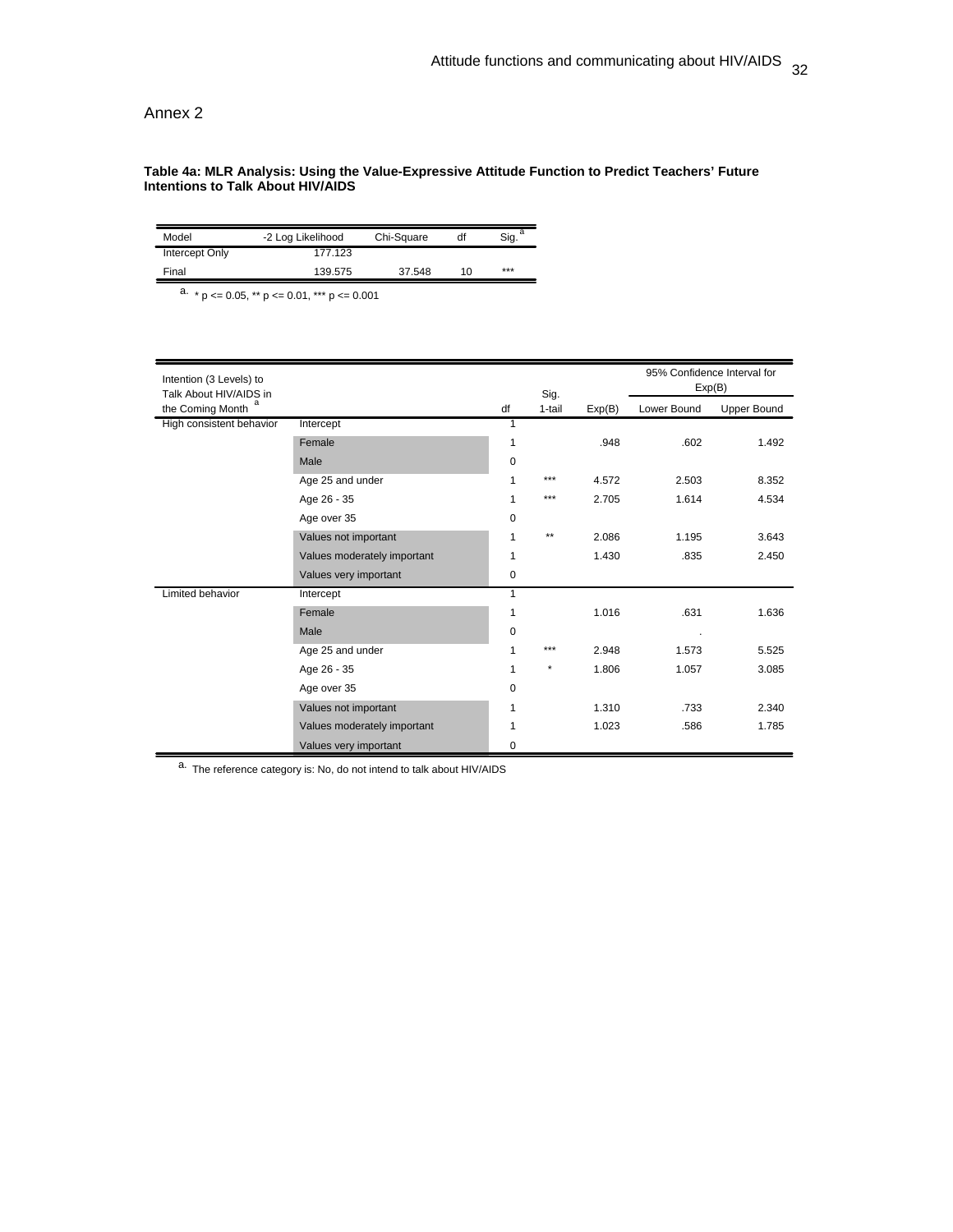**Table 4b: MLR Analysis: Using Utilitarian Attitude Functions to Predict Teachers' Talking About HIV/AIDS in School in the Past Month** 

| Model                 | -2 Log Likelihood | Chi-Square | df | Sig. |
|-----------------------|-------------------|------------|----|------|
| <b>Intercept Only</b> | 160.867           |            |    |      |
| Final                 | 133.723           | 27.144     | 10 | **   |

 $\frac{a}{p}$  × p <= 0.05, \*\* p <= 0.01, \*\*\* p <= 0.001

| Talked about           |                               |          |      |        |                             |                    |
|------------------------|-------------------------------|----------|------|--------|-----------------------------|--------------------|
| HIV/AIDS in            |                               |          |      |        | 95% Confidence Interval for |                    |
| School in Past         |                               |          |      |        | Exp(B)                      |                    |
| a<br>Month (3 levels)  |                               | df       | Sig. | Exp(B) | Lower Bound                 | <b>Upper Bound</b> |
| <b>High consistent</b> | Intercept                     | 1        |      |        |                             |                    |
| behavior               | Female                        | 1        |      | .997   | .626                        | 1.589              |
|                        | Male                          | 0        |      |        |                             |                    |
|                        | Age 25 and under              | 1        | ***  | 2.926  | 1.643                       | 5.211              |
|                        | Age 26 - 35                   | 1        |      | 1.170  | .676                        | 2.025              |
|                        | Age over 35                   | 0        |      |        |                             |                    |
|                        | Highly utilitarian attitude   | 1        | $**$ | 2.214  | 1.237                       | 3.961              |
|                        | Moderate utilitarian attitude | 1        |      | 1.303  | .712                        | 2.384              |
|                        | Low utilitarian attitude      | 0        |      |        |                             |                    |
| Limited                | Intercept                     | 1        |      |        |                             |                    |
| behavior               | Female                        | 1        |      | 1.314  | .843                        | 2.050              |
|                        | Male                          | 0        |      |        |                             |                    |
|                        | Age 25 and under              | 1        | $**$ | 2.197  | 1.237                       | 3.901              |
|                        | Age 26 - 35                   | 1        |      | 1.308  | .782                        | 2.187              |
|                        | Age over 35                   | $\Omega$ |      |        |                             |                    |
|                        | Highly utilitarian attitude   | 1        |      | .990   | .569                        | 1.723              |
|                        | Moderate utilitarian attitude | 1        |      | 1.037  | .610                        | 1.762              |
|                        | Low utilitarian attitude      | 0        |      |        |                             |                    |

 $a.$  The reference category is: No, did not talk about HIV/AIDS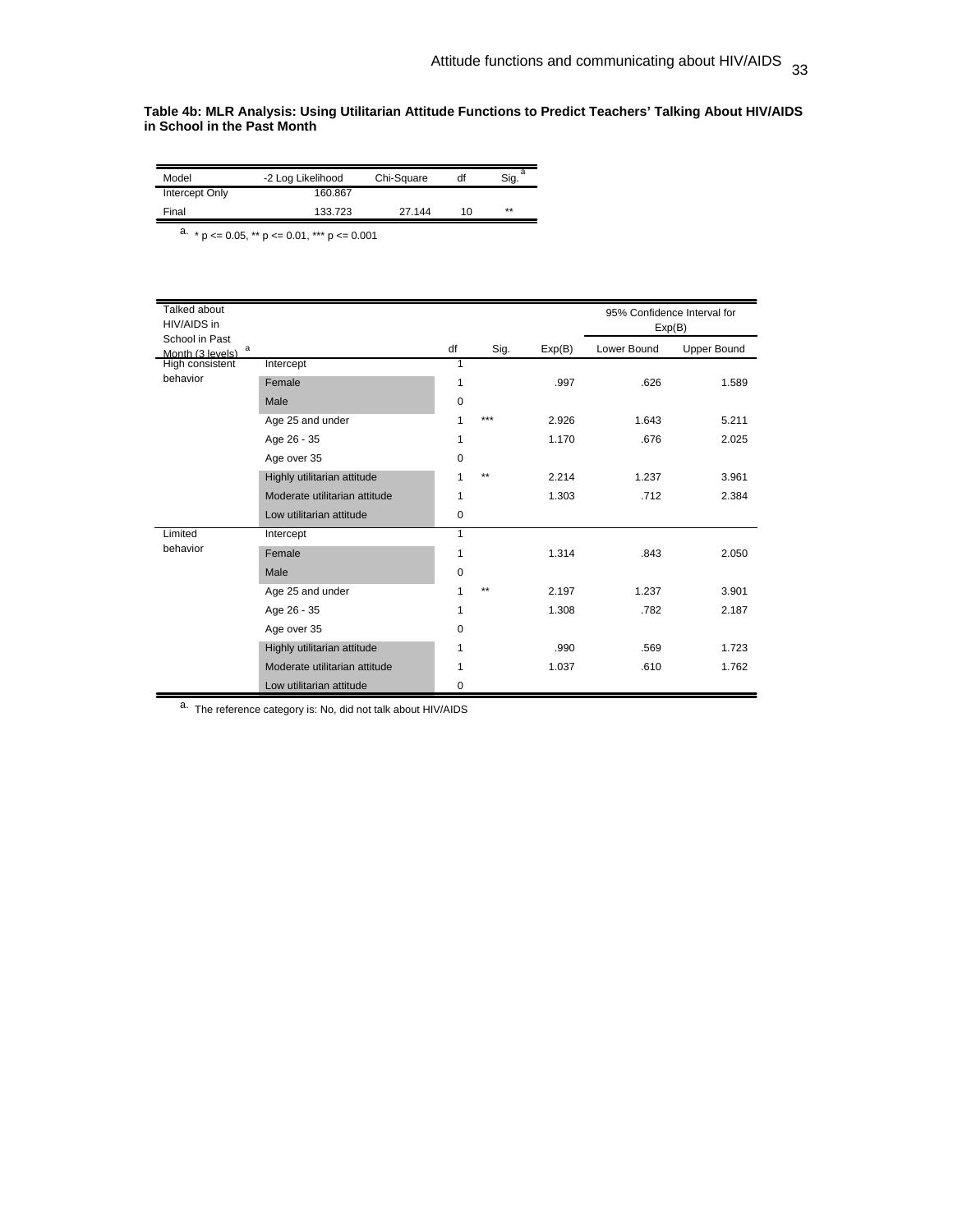#### **Table 4c: MLR Analysis: Using Utilitarian Attitude Functions to Predict Teachers' Talking About HIV/AIDS in the Community in the Past Month**

| Model          | -2 Log Likelihood | Chi-Square | df | Sig.    |
|----------------|-------------------|------------|----|---------|
| Intercept Only | 164.221           |            |    |         |
| Final          | 145.175           | 19.046     | 10 | $\star$ |

 $\frac{a}{p}$  × p <= 0.05, \*\* p <= 0.01, \*\*\* p <= 0.001

| Talked About HIV/AIDS<br>in Community in Past |                             | Sig. 1       |              | 95% Confidence Interval for<br>Exp(B) |             |                    |
|-----------------------------------------------|-----------------------------|--------------|--------------|---------------------------------------|-------------|--------------------|
| Month (3 levels) <sup>a</sup>                 |                             | df           | tail         | Exp(B)                                | Lower Bound | <b>Upper Bound</b> |
| High consistent behavior                      | Intercept                   | 1            |              |                                       |             |                    |
|                                               | Female                      | 1            | $\star\star$ | .522                                  | .312        | .876               |
|                                               | Male                        | 0            |              |                                       |             |                    |
|                                               | Age 25 and under            | 1            | $**$         | 2.577                                 | 1.346       | 4.932              |
|                                               | Age 26 - 35                 | 1            | $***$        | 2.184                                 | 1.193       | 4.000              |
|                                               | Age over 35                 | 0            |              |                                       |             |                    |
|                                               | Values not important        | 1            | $\star$      | 1.735                                 | .927        | 3.248              |
|                                               | Values moderately important | 1            | $\star$      | 1.873                                 | 1.019       | 3.442              |
|                                               | Values very important       | 0            |              |                                       |             |                    |
| Limited behavior                              | Intercept                   | $\mathbf{1}$ |              |                                       |             |                    |
|                                               | Female                      | 1            |              | 1.001                                 | .647        | 1.547              |
|                                               | Male                        | $\Omega$     |              |                                       |             |                    |
|                                               | Age 25 and under            | 1            | $\star$      | 1.703                                 | .991        | 2.927              |
|                                               | Age 26 - 35                 | 1            |              | 1.093                                 | .657        | 1.818              |
|                                               | Age over 35                 | 0            |              |                                       |             |                    |
|                                               | Values not important        | 1            |              | 1.163                                 | .682        | 1.985              |
|                                               | Values moderately important | 1            |              | 1.324                                 | .786        | 2.228              |
|                                               | Values very important       | 0            |              |                                       |             |                    |

a. The reference category is: No, did not talk about HIV/AIDS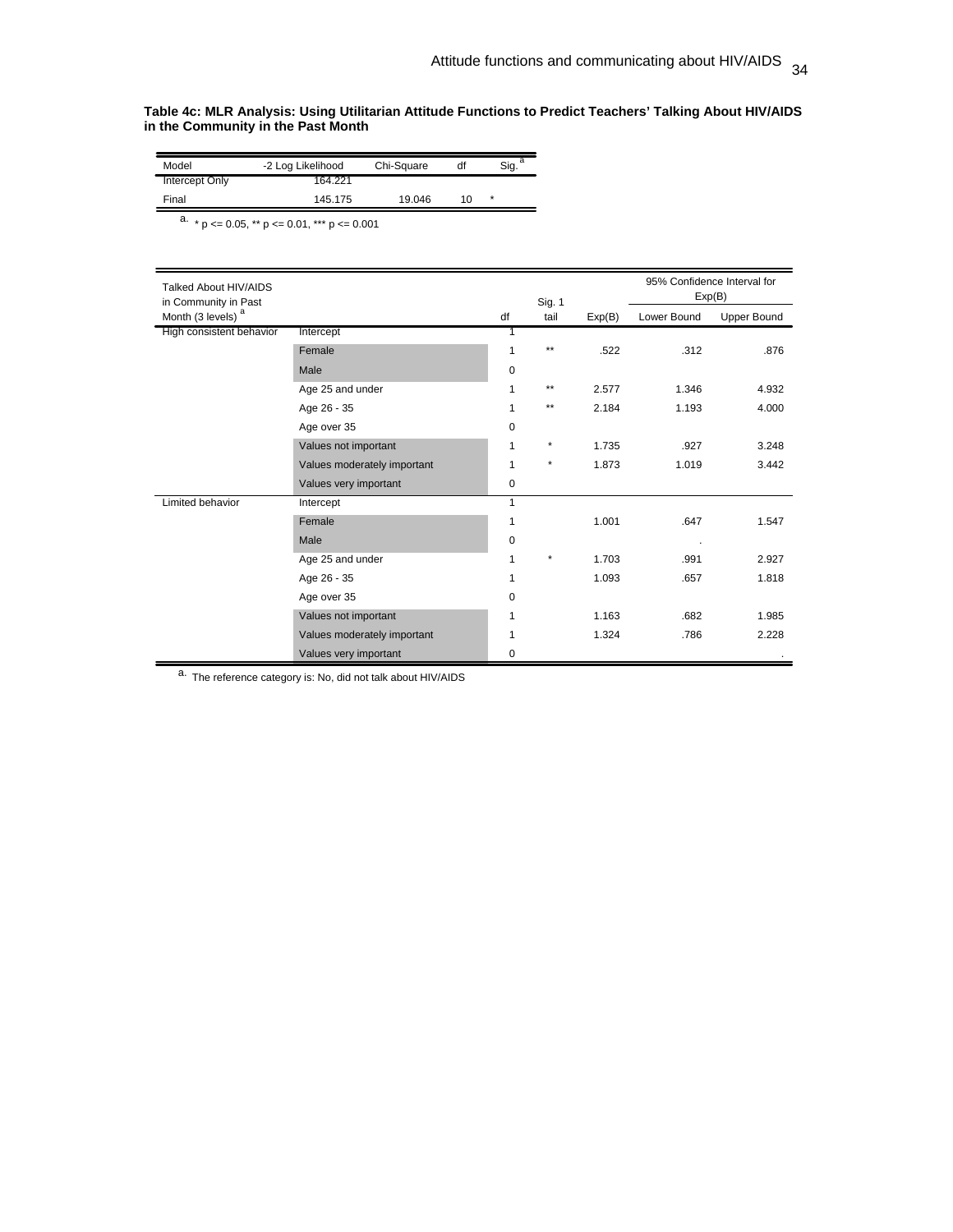**Table 5a: MLR Analysis: Using Socio-Defensive Attitude Functions to Predict Teachers' Future Intentions to Talk About HIV/AIDS** 

| Model          | -2 Log Likelihood | Chi-Square | df | Sig. <sup>a</sup> |
|----------------|-------------------|------------|----|-------------------|
| Intercept Only | 174.129           |            |    |                   |
| Final          | 136.002           | 38.127     | 10 | ***               |

 $\frac{a}{p}$  × p <= 0.05, \*\* p <= 0.01, \*\*\* p <= 0.001

| Intention (3 Levels) to<br>Talk About HIV/AIDS in |                                      |              |         |        | 95% Confidence Interval for<br>Exp(B) |                    |
|---------------------------------------------------|--------------------------------------|--------------|---------|--------|---------------------------------------|--------------------|
| а<br>the Coming Month                             |                                      | df           | Sig.    | Exp(B) | Lower Bound                           | <b>Upper Bound</b> |
| High consistent intentions                        | Intercept                            | $\mathbf{1}$ |         |        |                                       |                    |
|                                                   | Female                               | 1            |         | 1.086  | .687                                  | 1.716              |
|                                                   | Male                                 | 0            |         |        |                                       |                    |
|                                                   | Age 25 and under                     | 1            | ***     | 4.845  | 2.643                                 | 8.879              |
|                                                   | Age 26 - 35                          | 1            | ***     | 2.732  | 1.628                                 | 4.583              |
|                                                   | Age over 35                          | 0            |         |        |                                       |                    |
|                                                   | High socio-defensive attitude        | 1            | $***$   | 2.087  | 1.187                                 | 3.670              |
|                                                   | Moderate socio-defensive<br>attitude | 1            |         | 1.152  | .664                                  | 1.999              |
|                                                   | Low socio-adjustive attitude         | 0            |         |        |                                       |                    |
| Limited intentions                                | Intercept                            | $\mathbf{1}$ |         |        |                                       |                    |
|                                                   | Female                               | 1            |         | 1.072  | .663                                  | 1.733              |
|                                                   | Male                                 | 0            |         |        |                                       |                    |
|                                                   | Age 25 and under                     | 1            | ***     | 3.002  | 1.599                                 | 5.637              |
|                                                   | Age 26 - 35                          | 1            | $\star$ | 1.802  | 1.054                                 | 3.082              |
|                                                   | Age over 35                          | 0            |         |        |                                       |                    |
|                                                   | High socio-defensive attitude        | 1            |         | 1.390  | .767                                  | 2.520              |
|                                                   | Moderate socio-defensive<br>attitude | 1            |         | 1.098  | .624                                  | 1.933              |
|                                                   | Low socio-adjustive attitude         | 0            |         |        |                                       |                    |

a. The reference category is: No, do not intend to talk about HIV/AIDS